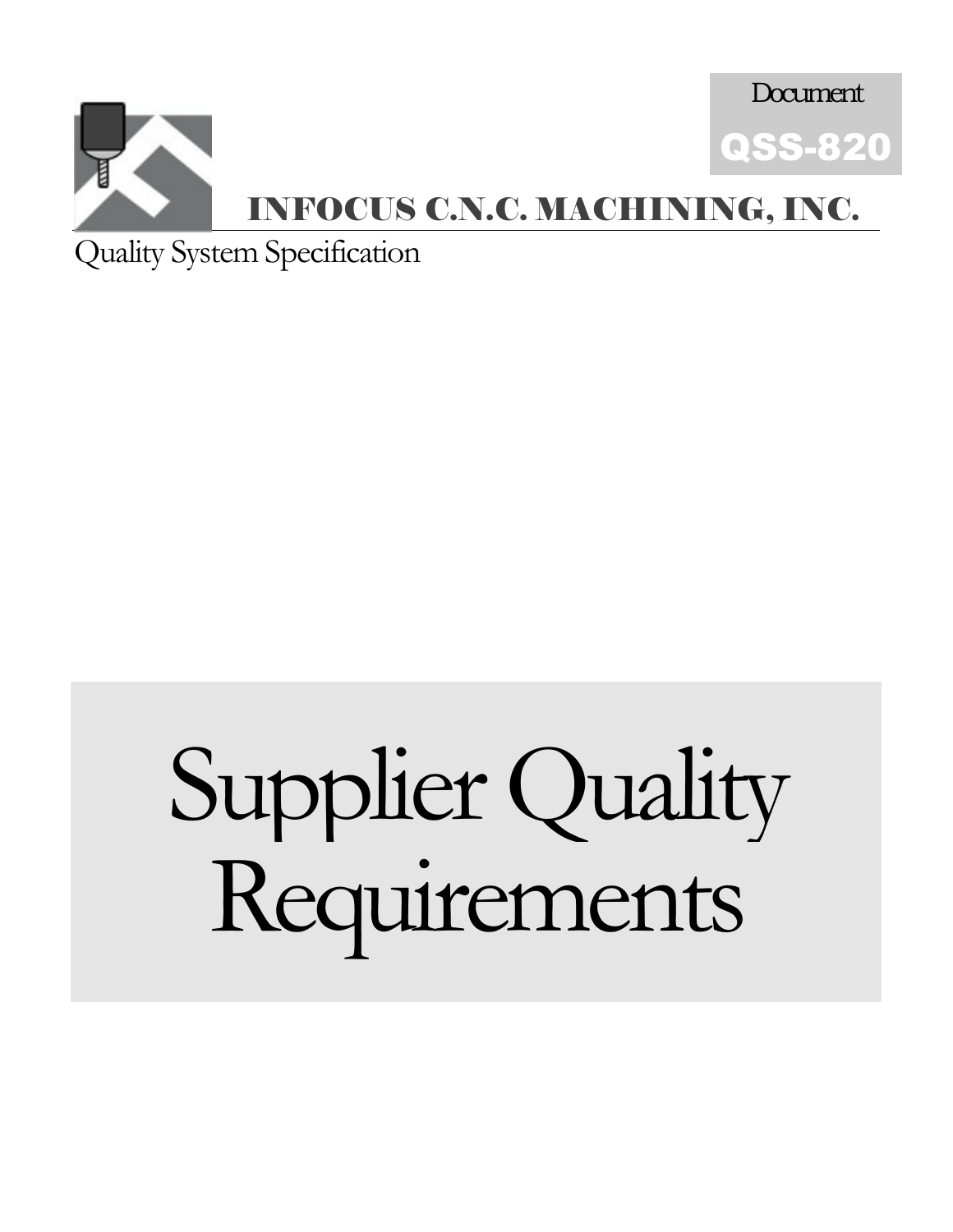**QUALITY SYSTEM SPECIFICATION** 

## Supplier Quality Requirements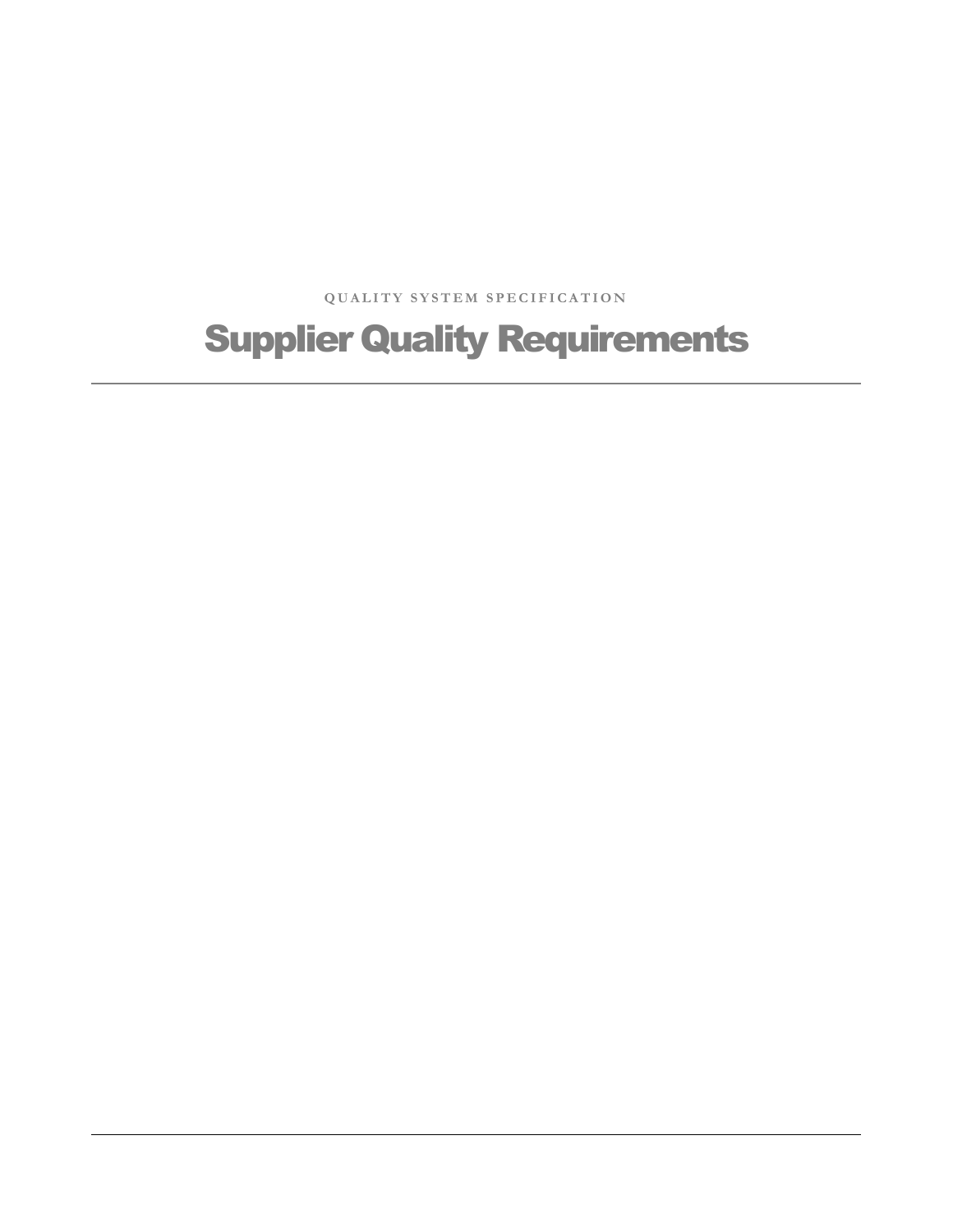| <b>DOCUMENT TYPE:</b>               | NO.                | Q S S - 8 2 0             |
|-------------------------------------|--------------------|---------------------------|
| <b>QUALITY SYSTEM SPECIFICATION</b> | <b>PAGE:</b>       | 2 OF 13                   |
| TITLE:                              | REVISION:          |                           |
| SUPPLIER QUALITY REQUIREMENTS       | EFFECTIVE<br>DATE: | <b>September 21, 2021</b> |

#### **REVISION TABLE.**

| <b>REVISION</b> | <b>DATE</b>        | <b>ISSUED BY</b>        | <b>DESCRIPTION</b>            |
|-----------------|--------------------|-------------------------|-------------------------------|
| N/C             | June 1, 2017       | <b>Quality Engineer</b> | <b>Initial Release</b>        |
| A               | September 21, 2021 | <b>Quality Engineer</b> | Reviewed all the requirements |
|                 |                    |                         |                               |
|                 |                    |                         |                               |
|                 |                    |                         |                               |
|                 |                    |                         |                               |
|                 |                    |                         |                               |
|                 |                    |                         |                               |
|                 |                    |                         |                               |
|                 |                    |                         |                               |
|                 |                    |                         |                               |

#### **APPROVALS**

| <b>ISSUED BY:</b>                               | <b>APPROVED BY:</b>                            | <b>APPROVED BY:</b>                        |
|-------------------------------------------------|------------------------------------------------|--------------------------------------------|
| Fernando Perez<br><b>Quality Engineer</b><br>FP | Vinny Tran<br>General/Operations Manager<br>VT | Quang Tran<br><b>Quality Manager</b><br>QT |
| Name, Title, and Initials                       | Name, Title, and Initials                      | Name, Title, and Initials                  |
| September 21, 2021                              | September 21, 2021                             | September 21, 2021                         |
| Date                                            | Date                                           | Date                                       |

**The document recipient is responsible to remove and destroy the old, superseded version of the document.**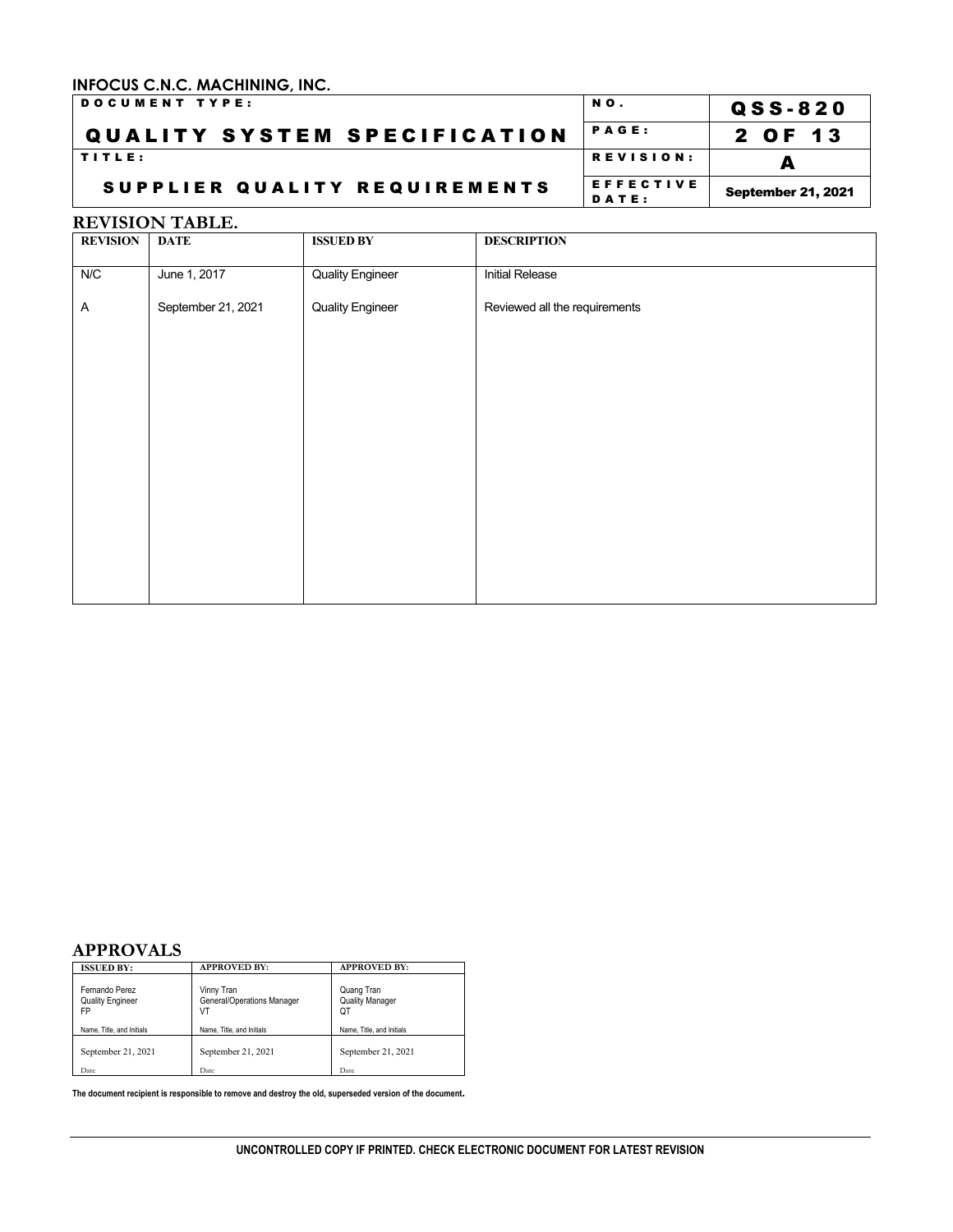| <b>IDOCUMENT TYPE:</b>              | NO.                | QSS-820                   |
|-------------------------------------|--------------------|---------------------------|
| <b>QUALITY SYSTEM SPECIFICATION</b> | <b>PAGE:</b>       | 3 OF 13                   |
| <b>ITITLE:</b>                      | REVISION:          |                           |
| SUPPLIER QUALITY REQUIREMENTS       | EFFECTIVE<br>DATE: | <b>September 21, 2021</b> |

#### 1. PURPOSE

To define requirements for quality which are applicable as defined by the supplier type.

#### 2. SCOPE

This specification applies to the following suppliers:

- **PLATINUM**: Suppliers that offer critical products or services such as complex parts or testing.
- **GOLD**: Suppliers that provide unique products or services
- **SILVER:** Suppliers that provide off-the-shelf products or standard services.

#### 3. DEFINITIONS

- 3.1 **Test Laboratories.** Testing and examining of equipment and materials to determine conformance with appropriate test standards
- 3.2 **Calibration Services**. Evaluation and adjustment of measuring equipment that has traceability to national or international standards.
- 3.3 **Distributors.** Providers of standard and DFAR Country approved parts and material.
- 3.4 **Industrial Services/Supplies**. Equipment or facility maintenance services and supplies consumed in the production process but which do not either become part of the end product or are not central to the firm's output. Industrial supplies include consumables (such as cleaning, laboratory, or office supplies), industrial equipment (such as compressors, pumps, valves) and plant upkeep supplies (such as gaskets, lubricants, repair tools), and computers, fixtures, furniture, etc.
- 3.5 **Manufacturing Services**. Basic operations with minimal risk in the manufacturing process, such as: material forming, screen printing, laser marICMg, honing. assembly, or packaging.
- 3.6 **Outside Essential Processes**, Operations that require customer approval before shipping products to be processed, such as anodizing or heat treatment.
- 3.7 **Special Processes.** Operations that require NADCAP approval.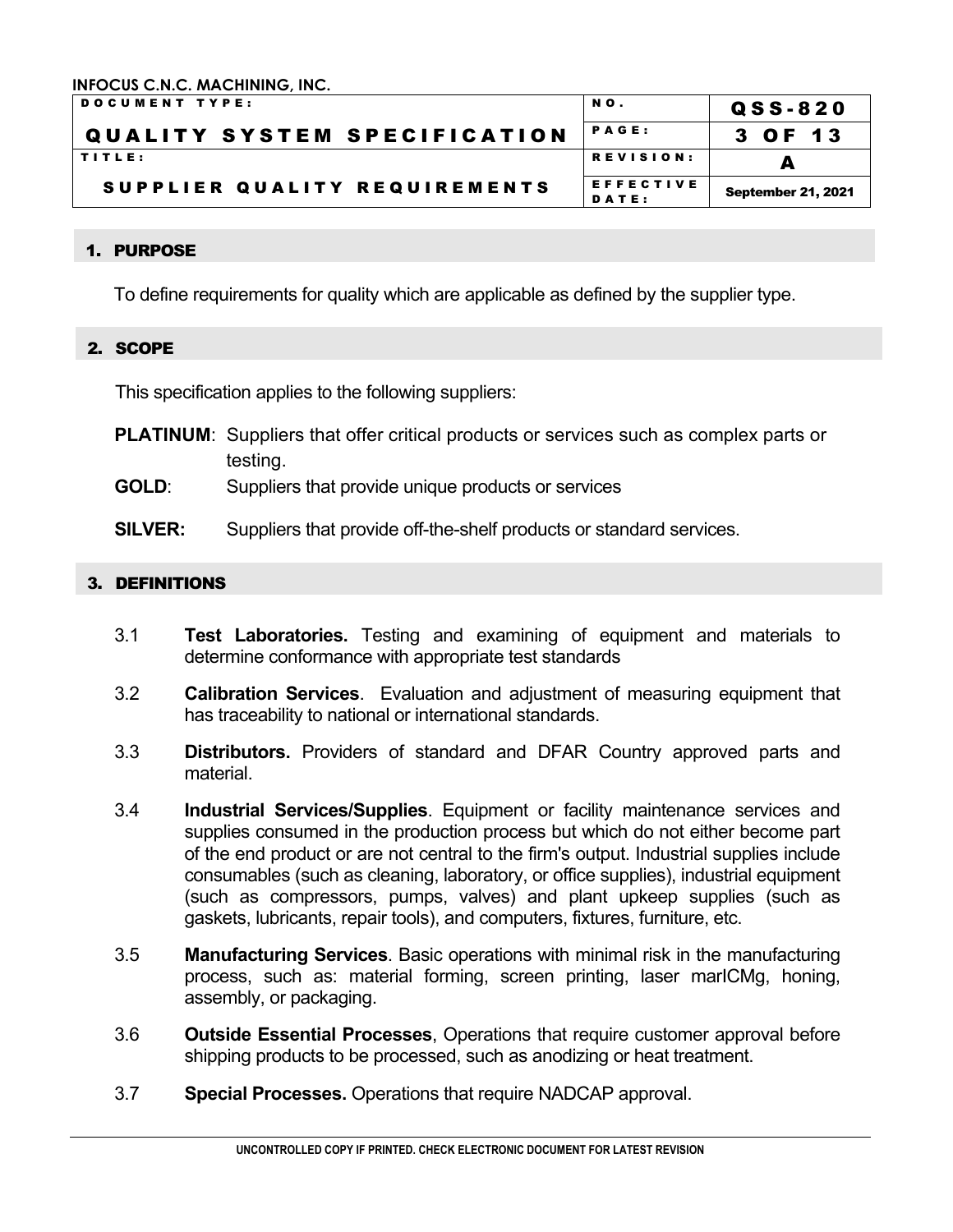| DOCUMENT TYPE:                      | NO.                | QSS-820                   |
|-------------------------------------|--------------------|---------------------------|
| <b>QUALITY SYSTEM SPECIFICATION</b> | <b>PAGE:</b>       | 4 OF 13                   |
| TITLE:                              | <b>REVISION:</b>   |                           |
| SUPPLIER QUALITY REQUIREMENTS       | EFFECTIVE<br>DATE: | <b>September 21, 2021</b> |

#### 4. SPECIFICATION

#### **4.1 Test Laboratories**

| Ref                     | PURCHASING QUALITY TERMS AND CONDITIONS                                                                                                                                                                                                                                                                                                                                                                                                                                                                                                                                                                                                                                                                                                                                                                                                                                                                                                                                                                                                                                                                                                                                                                                                                                                                                                                                                                                                                                                                                                                                                                                                                                                                                                                                                                                                                                                                       |
|-------------------------|---------------------------------------------------------------------------------------------------------------------------------------------------------------------------------------------------------------------------------------------------------------------------------------------------------------------------------------------------------------------------------------------------------------------------------------------------------------------------------------------------------------------------------------------------------------------------------------------------------------------------------------------------------------------------------------------------------------------------------------------------------------------------------------------------------------------------------------------------------------------------------------------------------------------------------------------------------------------------------------------------------------------------------------------------------------------------------------------------------------------------------------------------------------------------------------------------------------------------------------------------------------------------------------------------------------------------------------------------------------------------------------------------------------------------------------------------------------------------------------------------------------------------------------------------------------------------------------------------------------------------------------------------------------------------------------------------------------------------------------------------------------------------------------------------------------------------------------------------------------------------------------------------------------|
| A                       | All materials must be identified by a part number and revision, permanently and legibly affixed directly to the surface of each article, In the event this is not<br>possible due to physical size or nature of material, an identification tag must be securely affixed to each article, or If articles are supplied in individual or<br>multi-unit containers the container must reveal the appropriate identification.                                                                                                                                                                                                                                                                                                                                                                                                                                                                                                                                                                                                                                                                                                                                                                                                                                                                                                                                                                                                                                                                                                                                                                                                                                                                                                                                                                                                                                                                                     |
| B                       | Notwithstanding any other provision of this PO, Supplier must not procure any of the completed or substantially completed Items described herein from<br>any other party, by subcontract or otherwise, without the prior written consent of INFOCUS CNC MACHINING. (ICM hereafter).<br>If a specific test facility was previously approved by ICM as provided for in the purchase order, the Supplier must not change a test facility or use another<br>test facility to meet specification/drawing requirements without prior ICM's written approval. Critical Items must be clearly identified in test reports.                                                                                                                                                                                                                                                                                                                                                                                                                                                                                                                                                                                                                                                                                                                                                                                                                                                                                                                                                                                                                                                                                                                                                                                                                                                                                             |
| C                       | Test reports must contain the signature and title of the person (or traceable inspector stamp) responsible for the tests.                                                                                                                                                                                                                                                                                                                                                                                                                                                                                                                                                                                                                                                                                                                                                                                                                                                                                                                                                                                                                                                                                                                                                                                                                                                                                                                                                                                                                                                                                                                                                                                                                                                                                                                                                                                     |
| $\overline{\mathsf{D}}$ | Point of Contact : Documented on the purchase order                                                                                                                                                                                                                                                                                                                                                                                                                                                                                                                                                                                                                                                                                                                                                                                                                                                                                                                                                                                                                                                                                                                                                                                                                                                                                                                                                                                                                                                                                                                                                                                                                                                                                                                                                                                                                                                           |
| E                       | ICM periodically reviews supplier performance including at least 95% Supplier Lot Acceptance and 95% Supplier On-time Delivery;                                                                                                                                                                                                                                                                                                                                                                                                                                                                                                                                                                                                                                                                                                                                                                                                                                                                                                                                                                                                                                                                                                                                                                                                                                                                                                                                                                                                                                                                                                                                                                                                                                                                                                                                                                               |
| F                       | The organization or its customer does not need to perform verification or validation at the premises of the external provider.                                                                                                                                                                                                                                                                                                                                                                                                                                                                                                                                                                                                                                                                                                                                                                                                                                                                                                                                                                                                                                                                                                                                                                                                                                                                                                                                                                                                                                                                                                                                                                                                                                                                                                                                                                                |
| G                       | Design and development control is not required.                                                                                                                                                                                                                                                                                                                                                                                                                                                                                                                                                                                                                                                                                                                                                                                                                                                                                                                                                                                                                                                                                                                                                                                                                                                                                                                                                                                                                                                                                                                                                                                                                                                                                                                                                                                                                                                               |
| H                       | Special requirements, critical items, or key characteristics not required.                                                                                                                                                                                                                                                                                                                                                                                                                                                                                                                                                                                                                                                                                                                                                                                                                                                                                                                                                                                                                                                                                                                                                                                                                                                                                                                                                                                                                                                                                                                                                                                                                                                                                                                                                                                                                                    |
|                         | Supplier and their sub-tier Suppliers must furnish performance test data for tests conducted on, and identifiable to the article(s) submitted (by serial<br>number), when applicable. Data must meet the requirements of ICM's specifications or Purchase Order and, at a minimum, be identified with:<br>1.- ICM's Purchase Order Number.<br>2.- Part number<br>3.- Lot numbers, serial numbers, or date codes of items tested.<br>4.- Drawing/specification and revision used<br>5.- Type of tests performed<br>6.- Identification number of test equipment used                                                                                                                                                                                                                                                                                                                                                                                                                                                                                                                                                                                                                                                                                                                                                                                                                                                                                                                                                                                                                                                                                                                                                                                                                                                                                                                                            |
|                         | 7.- Total quantity of items tested, quantity of items accepted, and quantity of items rejected.                                                                                                                                                                                                                                                                                                                                                                                                                                                                                                                                                                                                                                                                                                                                                                                                                                                                                                                                                                                                                                                                                                                                                                                                                                                                                                                                                                                                                                                                                                                                                                                                                                                                                                                                                                                                               |
| J                       | The use of statistical techniques for product acceptance and related instructions for acceptance not required.                                                                                                                                                                                                                                                                                                                                                                                                                                                                                                                                                                                                                                                                                                                                                                                                                                                                                                                                                                                                                                                                                                                                                                                                                                                                                                                                                                                                                                                                                                                                                                                                                                                                                                                                                                                                |
| K                       | The Quality Management System must comply with the ISO 9001 requirements. The acceptance of these requirements is not subject to a signature of<br>acceptance of the quality system requirements but to the acceptance of this order as the result of the supplier contract review process.<br>No deviations, including the selection of supplier's sub-tiers/processors, is permitted without ICM prior knowledge and written authorization.<br>You cannot transfer, export, re-transfer, and re-export, any technical data, hardware or other technical tooling (e.g. documentation, software, drawings<br>and specifications) by any means to any entity without written approval of ICM as defined and requlated by the U.S. International Traffic in Arms<br>Regulations (ITAR) in 22 CFR Parts 120-130. Additionally, any employee of your company who is a foreign person will not have access to such data and<br>hardware. Please see additional requirements on the Purchase Order.<br>All records generated by the supplier and throughout the supply chain needed to show compliance to the applicable requirements related with this PO<br>must be maintained and made available to ICM during a minimum of SEVEN (7) years unless otherwise specified by purchase order or customer.<br>Supplier shall develop, implement and maintain a Foreign Object Debris/ Damage (FOD) process that meets the intent of NAS 412, Foreign Object<br>Damage/Foreign Object Debris (FOD) Prevention, utilizing the guidance provided to establish an effective FOD prevention program for their particular<br>product or program.<br>Records to be retained should include, but are not limited to, inspection and test records, calibration records, and supplier records. Records are to be<br>legible, complete, and accurate. Disposition by deletion, incineration, shredding or another secure method. |
| L                       | ICM, our customer, our customer's representative, or the government (FAA, DOD, etc.), has the right of access to your quality management system,<br>manufacturing process and the Supplier and their sub-tier Supplier facilities, if requested.                                                                                                                                                                                                                                                                                                                                                                                                                                                                                                                                                                                                                                                                                                                                                                                                                                                                                                                                                                                                                                                                                                                                                                                                                                                                                                                                                                                                                                                                                                                                                                                                                                                              |
| М                       | Supplier and their sub-tier Suppliers must ensure that the personnel are aware of:<br>• their contribution to product or service conformity,<br>• their contribution to product safety,<br>• the importance of ethical behavior.                                                                                                                                                                                                                                                                                                                                                                                                                                                                                                                                                                                                                                                                                                                                                                                                                                                                                                                                                                                                                                                                                                                                                                                                                                                                                                                                                                                                                                                                                                                                                                                                                                                                              |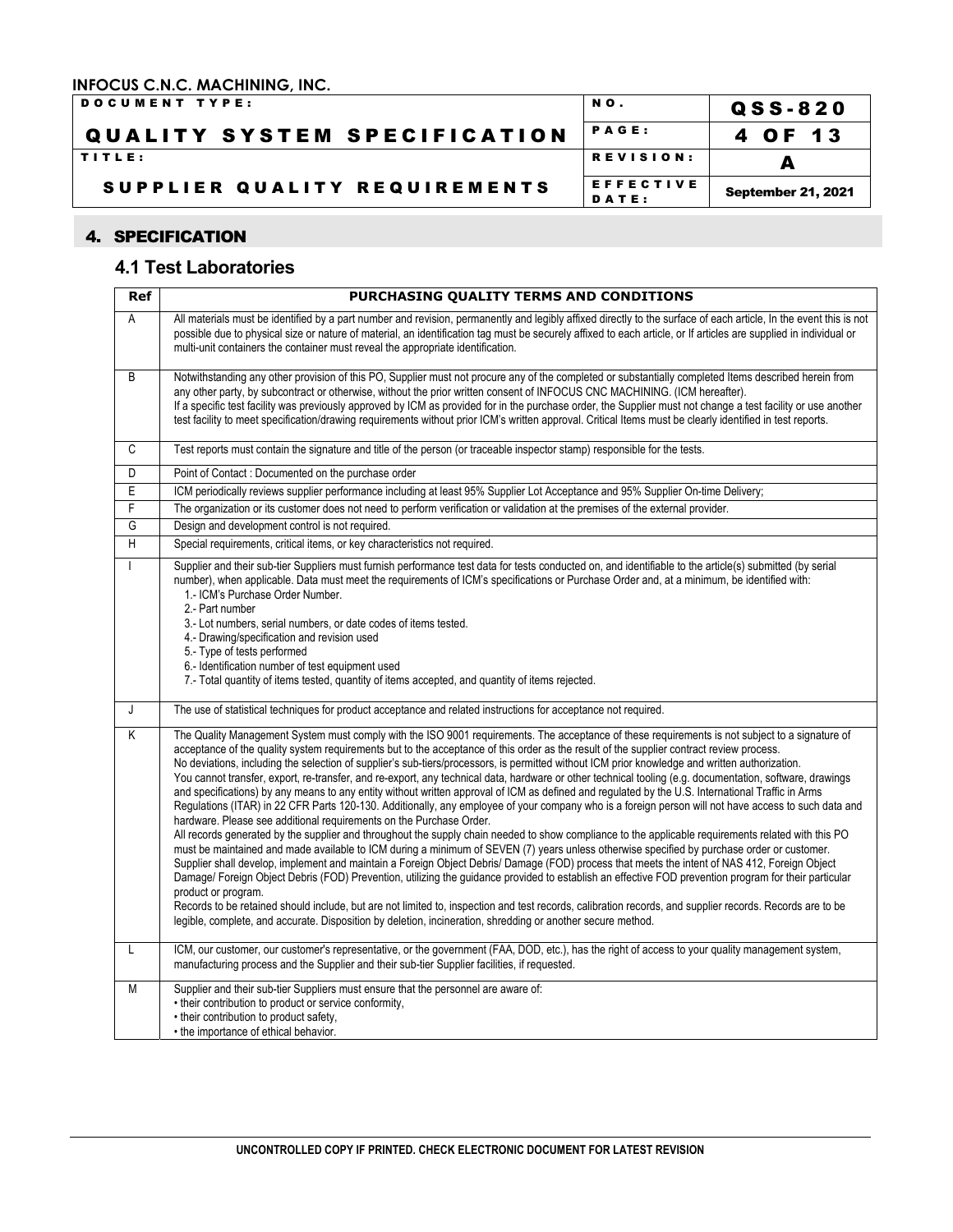| <b>DOCUMENT TYPE:</b>               | NO.          | QSS-820                   |
|-------------------------------------|--------------|---------------------------|
| <b>QUALITY SYSTEM SPECIFICATION</b> | <b>PAGE:</b> | 5 OF 13                   |
| TITLE:                              | REVISION:    |                           |
| SUPPLIER QUALITY REQUIREMENTS       | EFFECTIVE    | <b>September 21, 2021</b> |
|                                     | DATE:        |                           |

#### **4.2 Calibration Services**

| Ref                     | PURCHASING QUALITY TERMS AND CONDITIONS                                                                                                                                                                                                                                                                                                                                                                                                                                                                                                                                                                                                                                                                                                                                                                                                                                                                                                                                                                                                                                                                                                                                                                                                                                                                                                                                                                                     |
|-------------------------|-----------------------------------------------------------------------------------------------------------------------------------------------------------------------------------------------------------------------------------------------------------------------------------------------------------------------------------------------------------------------------------------------------------------------------------------------------------------------------------------------------------------------------------------------------------------------------------------------------------------------------------------------------------------------------------------------------------------------------------------------------------------------------------------------------------------------------------------------------------------------------------------------------------------------------------------------------------------------------------------------------------------------------------------------------------------------------------------------------------------------------------------------------------------------------------------------------------------------------------------------------------------------------------------------------------------------------------------------------------------------------------------------------------------------------|
| A                       | All equipment must be identified with a label, permanently and legibly affixed directly to the surface of each equipment or equipment container. The label<br>must indicate a Unique Equipment ID Number, Calibration Date and Calibration Due Date.                                                                                                                                                                                                                                                                                                                                                                                                                                                                                                                                                                                                                                                                                                                                                                                                                                                                                                                                                                                                                                                                                                                                                                        |
| B                       | Notwithstanding any other provision of this PO, Supplier must not procure any of the completed or substantially completed Items described herein from any<br>other party, by subcontract or otherwise, without the prior written consent of INFOCUS CNC MACHINING. (ICM hereafter).<br>Certification of Calibration must be provided with each shipment with the following information at a minimum:<br>1- Unique equipment identification provided by ICM<br>2- Standards used for calibration<br>3- Traceability to National or International Standards<br>4- Frequency of calibration as specified on the purchasing document.                                                                                                                                                                                                                                                                                                                                                                                                                                                                                                                                                                                                                                                                                                                                                                                           |
| C                       | Test certificates and calibration reports must contain the signature and title of the person (or traceable inspector stamp) responsible for the technical<br>records.                                                                                                                                                                                                                                                                                                                                                                                                                                                                                                                                                                                                                                                                                                                                                                                                                                                                                                                                                                                                                                                                                                                                                                                                                                                       |
| D                       | Point of Contact: Documented on the purchase order.                                                                                                                                                                                                                                                                                                                                                                                                                                                                                                                                                                                                                                                                                                                                                                                                                                                                                                                                                                                                                                                                                                                                                                                                                                                                                                                                                                         |
| E                       | ICM periodically reviews supplier performance including at least 95% Supplier Lot Acceptance and 95% Supplier On-time Delivery;                                                                                                                                                                                                                                                                                                                                                                                                                                                                                                                                                                                                                                                                                                                                                                                                                                                                                                                                                                                                                                                                                                                                                                                                                                                                                             |
| $\overline{F}$          | The organization or its customer does not need to perform verification or validation at the premises of the external provider.                                                                                                                                                                                                                                                                                                                                                                                                                                                                                                                                                                                                                                                                                                                                                                                                                                                                                                                                                                                                                                                                                                                                                                                                                                                                                              |
| G                       | Design and development control is not required.                                                                                                                                                                                                                                                                                                                                                                                                                                                                                                                                                                                                                                                                                                                                                                                                                                                                                                                                                                                                                                                                                                                                                                                                                                                                                                                                                                             |
| $\overline{\mathsf{H}}$ | Special requirements, critical items, or key characteristics not required.                                                                                                                                                                                                                                                                                                                                                                                                                                                                                                                                                                                                                                                                                                                                                                                                                                                                                                                                                                                                                                                                                                                                                                                                                                                                                                                                                  |
|                         | Test, inspection, and verification (including production process verification) not required.                                                                                                                                                                                                                                                                                                                                                                                                                                                                                                                                                                                                                                                                                                                                                                                                                                                                                                                                                                                                                                                                                                                                                                                                                                                                                                                                |
| J                       | The use of statistical techniques for product acceptance and related instructions for acceptance not required.                                                                                                                                                                                                                                                                                                                                                                                                                                                                                                                                                                                                                                                                                                                                                                                                                                                                                                                                                                                                                                                                                                                                                                                                                                                                                                              |
| K                       | The Quality Management System must comply with the ISO 9001 requirements. The acceptance of these requirements is not subject to a signature of<br>acceptance of the quality system requirements but to the acceptance of this order as the result of the supplier contract review process.<br>You cannot transfer, export, re-transfer, and re-export, any technical data, hardware or other technical tooling (e.g. documentation, software, drawings<br>and specifications) by any means to any entity without written approval of ICM as defined and regulated by the U.S. International Traffic in Arms<br>Regulations (ITAR) in 22 CFR Parts 120-130. Additionally, any employee of your company who is a foreign person will not have access to such data and<br>hardware. Please see additional requirements on the Purchase Order.<br>All records generated by the supplier and throughout the supply chain needed to show compliance to the applicable requirements related with this PO<br>must be maintained and made available to ICM during a minimum of SEVEN (7) years unless otherwise specified by purchase order or customer.<br>Records to be retained should include, but are not limited to, inspection and test records, calibration records, and supplier records. Records are to be<br>legible, complete, and accurate. Disposition by deletion, incineration, shredding or another secure method. |
| L                       | ICM, our customer, our customer's representative, or the government (FAA, DOD, etc.), has the right of access to your quality management system,<br>manufacturing process and the Supplier and their sub-tier Supplier facilities, if requested.                                                                                                                                                                                                                                                                                                                                                                                                                                                                                                                                                                                                                                                                                                                                                                                                                                                                                                                                                                                                                                                                                                                                                                            |
| M                       | Supplier and their sub-tier Suppliers must ensure that the personnel are aware of:<br>• their contribution to product or service conformity,<br>• their contribution to product safety,<br>• the importance of ethical behavior.                                                                                                                                                                                                                                                                                                                                                                                                                                                                                                                                                                                                                                                                                                                                                                                                                                                                                                                                                                                                                                                                                                                                                                                            |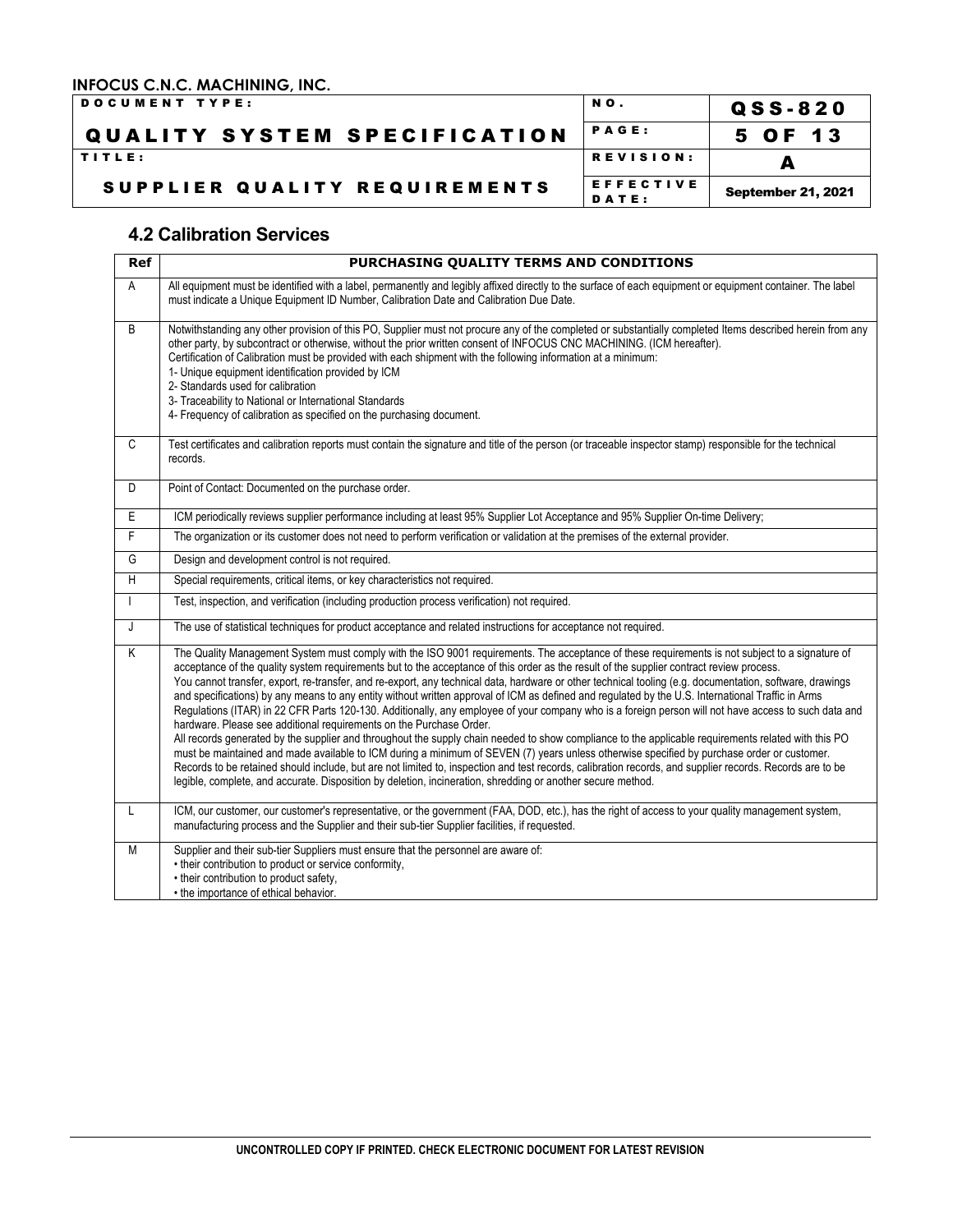| DOCUMENT TYPE:                | NO.                | QSS-820                   |
|-------------------------------|--------------------|---------------------------|
| QUALITY SYSTEM SPECIFICATION  | <b>PAGE:</b>       | 6 OF 13                   |
| TITLE:                        | REVISION:          |                           |
| SUPPLIER QUALITY REQUIREMENTS | EFFECTIVE<br>DATE: | <b>September 21, 2021</b> |

#### **4.3 Distributors**

| Ref | PURCHASING QUALITY TERMS AND CONDITIONS                                                                                                                                                                                                                                                                                 |
|-----|-------------------------------------------------------------------------------------------------------------------------------------------------------------------------------------------------------------------------------------------------------------------------------------------------------------------------|
| Α   | All materials must be identified by a part number and revision, permanently and legibly affixed directly to the surface of each article, In the event this is not                                                                                                                                                       |
|     | possible due to physical size or nature of material, an identification tag must be securely affixed to each article, or If articles are supplied in individual or                                                                                                                                                       |
|     | multi-unit containers the container must reveal the appropriate identification.                                                                                                                                                                                                                                         |
| B   | Notwithstanding any other provision of this PO, Supplier must not procure any of the completed or substantially completed Items described herein from<br>any other party, by subcontract or otherwise, without the prior written consent of INFOCUS CNC MACHINING. (ICM hereafter).                                     |
|     | Certification of Conformance must be provided with each shipment with the following information at a minimum:                                                                                                                                                                                                           |
|     | 1.- Manufacturer Name and Address                                                                                                                                                                                                                                                                                       |
|     | 2.- Purchase Order and Line-Item Number                                                                                                                                                                                                                                                                                 |
|     | 3.- Identifying nomenclature such as Item Name, Part Number, Revision, Serial Numbers (when applicable)                                                                                                                                                                                                                 |
|     | 4.- Material specification, dimension/ description, type and condition                                                                                                                                                                                                                                                  |
|     | 5.- Batch identification for the item(s) such as date codes, lot codes, serializations, or other batch identifications.<br>6.- Quantity shipped                                                                                                                                                                         |
|     | 7.- Signature or stamp with title of seller's authorized personnel signing the certificate.                                                                                                                                                                                                                             |
|     | Supplier's material/special process and sub-tier supplier/processor certifications and test results shall be made available upon request.                                                                                                                                                                               |
|     | Parts shall not be used or reclaimed and misrepresented as new. The supplier shall maintain the original mill certification and any secondary independent                                                                                                                                                               |
|     | test laboratory certification(s)                                                                                                                                                                                                                                                                                        |
|     | Seller shall include the following statement preprinted on each Certificate of Conformance initiated by the seller and provided to ICM in conjunction with                                                                                                                                                              |
|     | this purchase order: NOTE: The recording of false, fictitious or fraudulent statements or entries on this document may be punishable as a felony<br>under Federal statute.                                                                                                                                              |
|     | Seller shall include all provisions of this contract clause, including this sentence, in all lower tier contracts under this order. Any inability or unwillingness of                                                                                                                                                   |
|     | a lower-tier supplier to comply with this provision should be documented in writing and submitted to ICM.                                                                                                                                                                                                               |
| C   | Certification must contain the signature and title of the person responsible.                                                                                                                                                                                                                                           |
| D   | Point of Contact: Documented on the purchase order.                                                                                                                                                                                                                                                                     |
| Е   | ICM periodically reviews supplier performance including at least 95% Supplier Lot Acceptance and 95% Supplier On-time Delivery;                                                                                                                                                                                         |
| F   | The organization or its customer does not need to perform verification or validation at the premises of the external provider.                                                                                                                                                                                          |
| G   | Design and development control is not required.                                                                                                                                                                                                                                                                         |
| H   | Special requirements, critical items, or key characteristics not required.                                                                                                                                                                                                                                              |
| I.  | Supplier and their sub-tier Suppliers must furnish performance test data for tests conducted on, and identifiable to the article(s) submitted (by serial                                                                                                                                                                |
|     | number), when applicable. Data must meet the requirements of ICM's specifications or Purchase Order and, at a minimum, be identified with:                                                                                                                                                                              |
|     | 1.- ICM's Purchase Order Number.<br>2.- Part number                                                                                                                                                                                                                                                                     |
|     | 3.- Lot numbers, serial numbers, or date codes of items tested.                                                                                                                                                                                                                                                         |
|     | 4.- Drawing/specification and revision used                                                                                                                                                                                                                                                                             |
|     | 5.- Type of tests performed                                                                                                                                                                                                                                                                                             |
|     | 6.- Identification number of test equipment used                                                                                                                                                                                                                                                                        |
|     | 7.- Total quantity of items tested, quantity of items accepted, and quantity of items rejected.                                                                                                                                                                                                                         |
| J   | Inspection sampling is acceptable for this purchase order as follows:<br>· In accordance with ANSI/ASQC Z1.4 Sampling Procedures and Tables for Inspection by Attributes, normal Level II, single sampling.                                                                                                             |
|     | Critical Defect = Results in unsafe conditions for end user or noncompliance with governmental standards or regulations.100% Inspection                                                                                                                                                                                 |
|     | Major Defect. = Results in noncompliance with customer fit, form or functional specifications 1.0 AQL                                                                                                                                                                                                                   |
|     | Minor Defect. = Results in noncompliance with appearance or cosmetic customer requirements. 2.5 AQL                                                                                                                                                                                                                     |
| Κ   | The Quality Management System must comply with the ISO 9001, AS9100 or AS9120 requirements. The acceptance of these requirements is not subject                                                                                                                                                                         |
|     | to a signature of acceptance of the quality system requirements but to the acceptance of this order as the result of the supplier contract review process.<br>When nonconforming products are detected prior or after delivery, a written corrective action report must be completed addressing the problem definition, |
|     | containment action, root cause determination, corrective action plan/contingency actions, implementation timing, and system/practice/procedure changes                                                                                                                                                                  |
|     | to prevent recurrence. You will be required to submit your corrective action report(s) to ICM.                                                                                                                                                                                                                          |
|     | Under ICM conflict mineral's policy, suppliers are expected to supply materials to ICM that are "DRC conflict free," which means either: 1) any 3TGs                                                                                                                                                                    |
|     | necessary to the functionality or production of supplied materials must not directly or indirectly fund armed conflict in the DRC or adjoining countries, or 2)                                                                                                                                                         |
|     | any 3TGs must be from recycled or scrap sources. Suppliers to ICM must adopt a policy regarding conflict minerals consistent with ICM's policy,                                                                                                                                                                         |
|     | implement management systems to support compliance with their policy and require their suppliers to take the same steps."<br>No deviations, including the selection of supplier's sub-tiers/processors, is permitted without ICM prior knowledge and written authorization.                                             |
|     | You cannot transfer, export, re-transfer, and re-export, any technical data, hardware or other technical tooling (e.g. documentation, software, drawings                                                                                                                                                                |
|     | and specifications) by any means to any entity without written approval of ICM as defined and regulated by the U.S. International Traffic in Arms                                                                                                                                                                       |
|     | Regulations (ITAR) in 22 CFR Parts 120-130. Additionally, any employee of your company who is a foreign person will not have access to such data and                                                                                                                                                                    |
|     | hardware. Please see additional requirements on the PO                                                                                                                                                                                                                                                                  |
|     | The supplier shall have a counterfeit detection process that meets the intent of SAE Standard AS6174, Counterfeit Materiel; Assuring Acquisition of                                                                                                                                                                     |
|     | Authentic and Conforming Materiel and SAE Standard AS5553, Counterfeit Electronic Parts, Avoidance, Detection, Mitigation, and Disposition.                                                                                                                                                                             |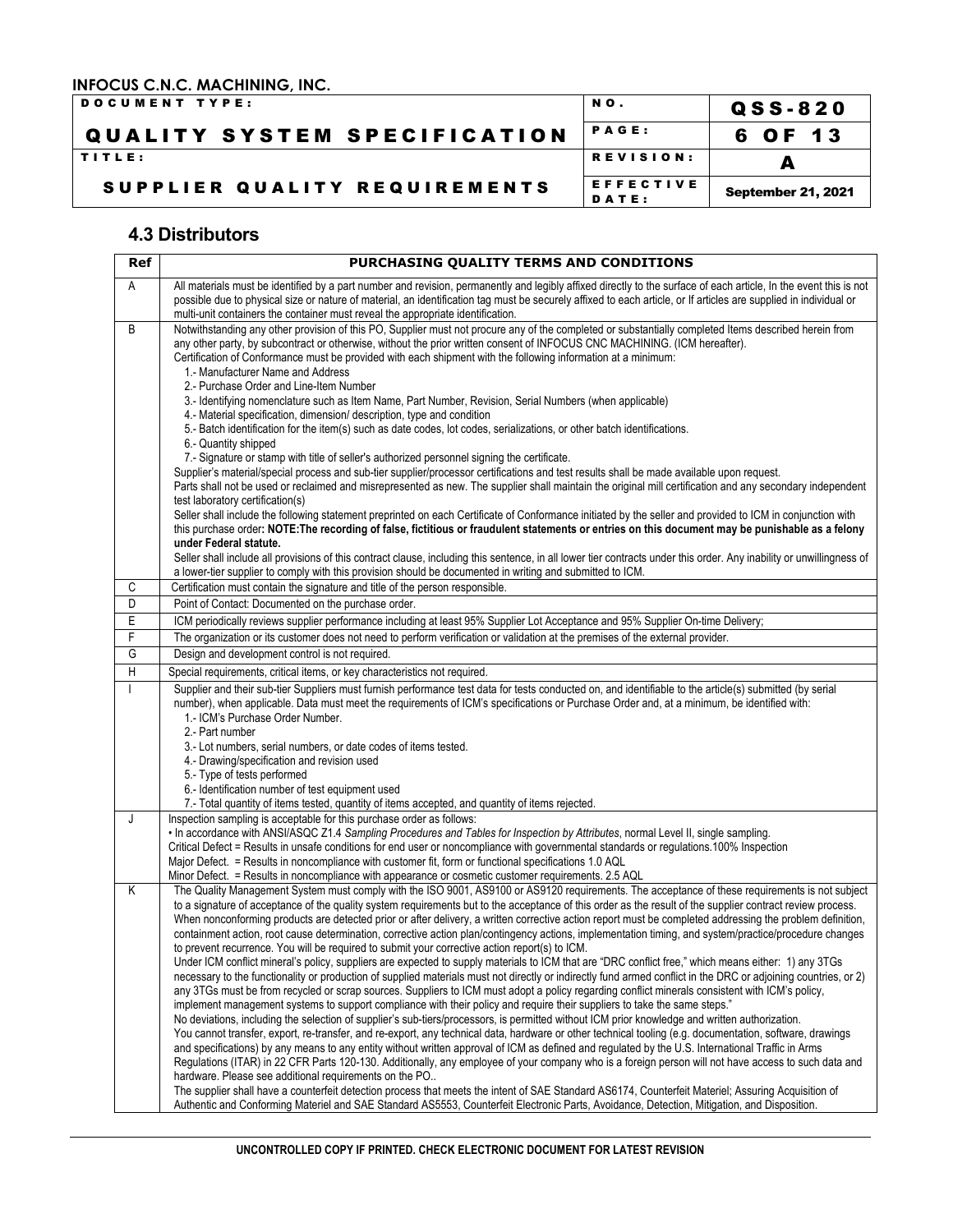| <b>DOCUMENT TYPE:</b>               | NO.                | QSS-820                   |
|-------------------------------------|--------------------|---------------------------|
| <b>QUALITY SYSTEM SPECIFICATION</b> | <b>PAGE:</b>       | 7 OF 13                   |
| TITLE:                              | REVISION:          |                           |
| SUPPLIER QUALITY REQUIREMENTS       | EFFECTIVE<br>DATE: | <b>September 21, 2021</b> |
|                                     |                    |                           |

Hardware produced in lots, batches, groups, etc. shall have traceable control information applied. When size of hardware, or supplier's automated stamping process does not permit data application to individual hardware (such as standard parts), the information shall be similarly placed on bags, tags, or labels as applicable. All parts delivered and/or used in the manufacture of deliverable products shall be from the Original Component Manufacturer (OCM/ Original Equipment Manufacturer (OEM) or their franchised distributor or authorized aftermarket manufacturer (AAM). The seller shall ensure that only new and authentic materials are used in products delivered to ICM. The Seller may only purchase parts directly from Original Component Manufacturers (OCMs), OCM franchised distributors, or authorized aftermarket manufacturers. Use of product that was not provided by these sources is not authorized unless first approved in writing by ICM. The seller must present compelling support for its request (e.g., OCM documentation that authenticates traceability of the parts to the OCM) and include in its request all actions to ensure the parts thus procured are authentic/conforming parts. Supplier and their sub-tier suppliers shall submit coupon/specimen by separate cover, to the attention of ICM, of sufficient material representative of the process, to perform the required inspection/test. Coupons/specimens shall be shipped prior to or with products and identified by part number, purchase order and applicable heat, melt, lot numbers and other applicable processes. All records generated by the supplier and throughout the supply chain needed to show compliance to the applicable requirements related with this PO must be maintained and made available to ICM during a minimum of SEVEN (7) years unless otherwise specified by purchase order or customer. Records to be retained should include, but are not limited to, inspection records, supplier records. Records are to be legible, complete, and accurate. Disposition by deletion, incineration, shredding or another secure method. The supplier shall maintain the original mill certification and any secondary independent test laboratory certification(s) L CM, our customer, our customer's representative, or the government (FAA, DOD, etc.), has the right of access to your quality management system, manufacturing process and the Supplier and their sub-tier Supplier facilities, if requested. M Supplier and their sub-tier Suppliers must ensure that the personnel are aware of: • their contribution to product or service conformity, • their contribution to product safety,

• the importance of ethical behavior.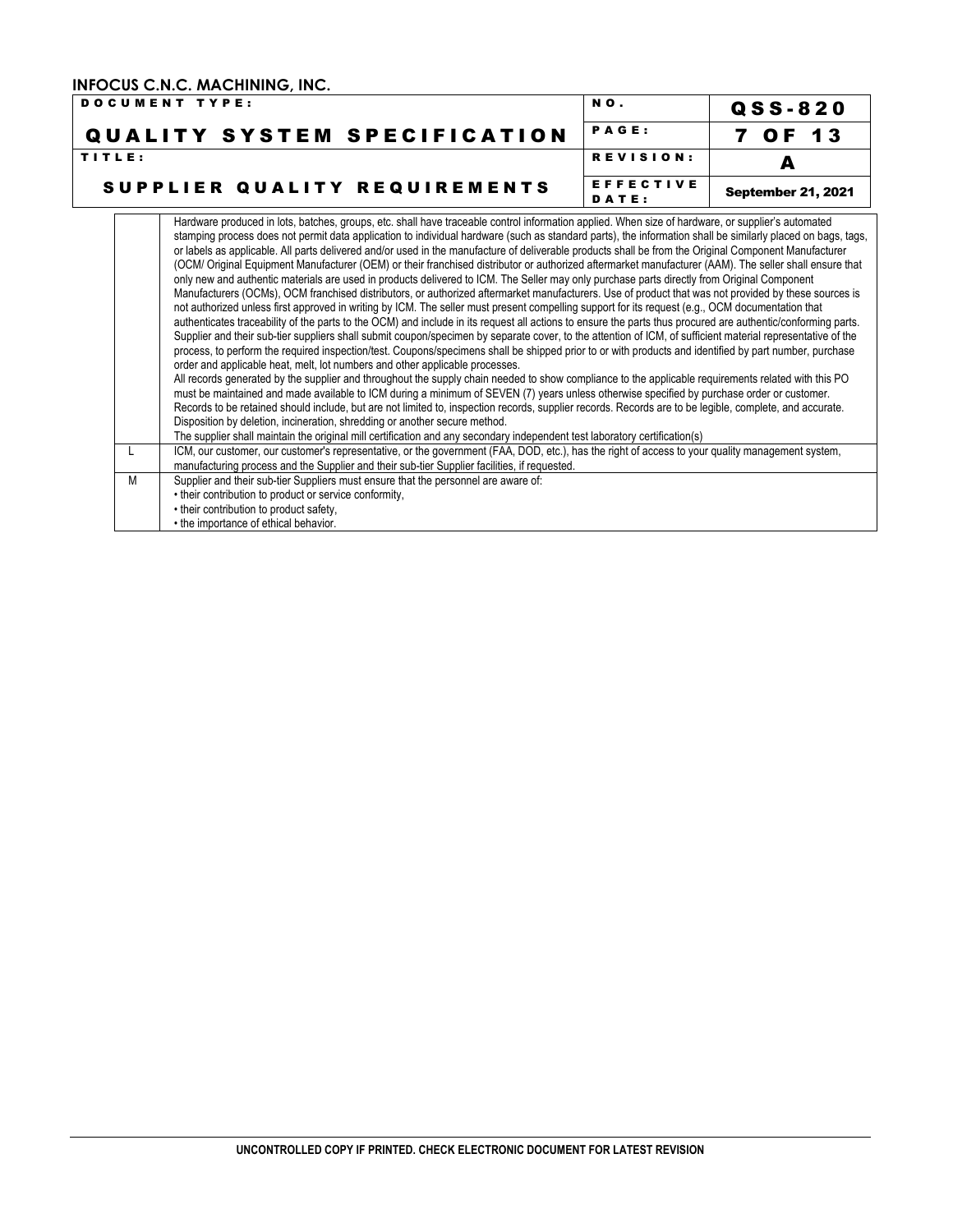### **INFOCUS C.N.C. MACHINING, INC.**<br>|DOCUMENT TYPE:

NO. QSS-820 QUALITY SYSTEM SPECIFICATION PAGE: | 8 OF 13 TITLE: A REVISION: A REVISION: SUPPLIER QUALITY REQUIREMENTS EFFECTIVE September 21, 2021

#### **4.4 Industrial Services**

| <b>Ref</b> | PURCHASING QUALITY TERMS AND CONDITIONS                                                                                                                                                                                                                                                                                                                                                                                                                                                                                                                                                                                                                                                                                                   |
|------------|-------------------------------------------------------------------------------------------------------------------------------------------------------------------------------------------------------------------------------------------------------------------------------------------------------------------------------------------------------------------------------------------------------------------------------------------------------------------------------------------------------------------------------------------------------------------------------------------------------------------------------------------------------------------------------------------------------------------------------------------|
| A          | All materials must be identified by a part number and revision, permanently and legibly affixed directly to the surface of each article, In the event this is not<br>possible due to physical size or nature of material, an identification tag must be securely affixed to each article, or If articles are supplied in individual or<br>multi-unit containers the container must reveal the appropriate identification.                                                                                                                                                                                                                                                                                                                 |
| B          | Notwithstanding any other provision of this PO, Supplier must not procure any of the completed or substantially completed Items described herein from<br>any other party, by subcontract or otherwise, without the prior written consent of INFOCUS CNC MACHINING. (ICM hereafter).                                                                                                                                                                                                                                                                                                                                                                                                                                                       |
| C          | Certification is not required.                                                                                                                                                                                                                                                                                                                                                                                                                                                                                                                                                                                                                                                                                                            |
| D          | Point of Contact: Documented on the purchase order.                                                                                                                                                                                                                                                                                                                                                                                                                                                                                                                                                                                                                                                                                       |
| E          | a) No internal processes interact with externally provided processes and there is no effect this provision has on operational performance.<br>b) No externally provided materials, components or services form part of the final product or service or are critical for product or service provision.<br>c) There is no effect on the organization's operation and performance.                                                                                                                                                                                                                                                                                                                                                           |
| F.         | The organization or its customer does not need to perform verification or validation at the premises of the external provider.                                                                                                                                                                                                                                                                                                                                                                                                                                                                                                                                                                                                            |
| G          | Design and development control is not required.                                                                                                                                                                                                                                                                                                                                                                                                                                                                                                                                                                                                                                                                                           |
| H          | Special requirements, critical items, or key characteristics not required.                                                                                                                                                                                                                                                                                                                                                                                                                                                                                                                                                                                                                                                                |
|            | Test, inspection, and verification (including production process verification) not required.                                                                                                                                                                                                                                                                                                                                                                                                                                                                                                                                                                                                                                              |
| J          | The use of statistical techniques for product acceptance and related instructions for acceptance not required.                                                                                                                                                                                                                                                                                                                                                                                                                                                                                                                                                                                                                            |
| K          | The acceptance of these requirements is not subject to a signature of acceptance of the quality system requirements but to the acceptance of this order<br>as the result of the supplier contract review process.<br>All records generated by the supplier and throughout the supply chain needed to show compliance to the applicable requirements related with this PO<br>must be maintained and made available to ICM during a minimum of SEVEN (7) years unless otherwise specified by purchase order or customer.<br>Records to be retained should include but are not limited to supplier records. Records are to be legible, complete, and accurate. Disposition by deletion,<br>incineration, shredding or another secure method. |
| L          | ICM, our customer, our customer's representative, or the government (FAA, DOD, etc.), has the right of access to your quality management system,<br>manufacturing process and the Supplier and their sub-tier Supplier facilities, if requested.                                                                                                                                                                                                                                                                                                                                                                                                                                                                                          |
| M          | Supplier and their sub-tier Suppliers must ensure that the personnel are aware of:<br>• their contribution to product or service conformity,<br>• their contribution to product safety,<br>• the importance of ethical behavior.                                                                                                                                                                                                                                                                                                                                                                                                                                                                                                          |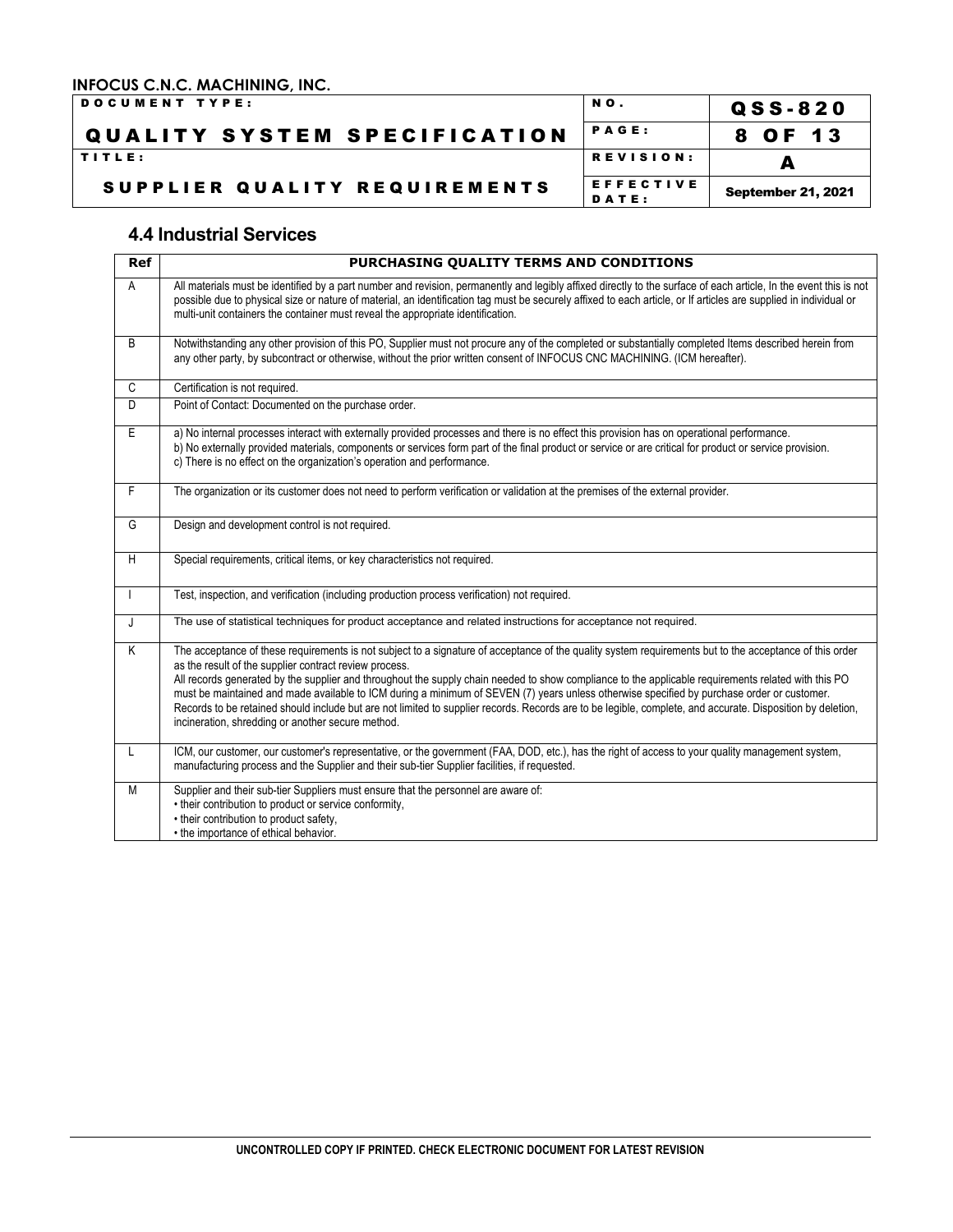DOCUMENT TYPE:  $\begin{matrix} 0.958 \\ -0.958 \\ -0.958 \end{matrix}$ QUALITY SYSTEM SPECIFICATION PAGE: 9 OF 13 TITLE: A REVISION: A REVISION: SUPPLIER QUALITY REQUIREMENTS EFFECTIVE September 21, 2021

#### **4.5 Manufacturing Services**

| Ref | PURCHASING QUALITY TERMS AND CONDITIONS                                                                                                                                                                                                                                                                                                                                                                                                                              |
|-----|----------------------------------------------------------------------------------------------------------------------------------------------------------------------------------------------------------------------------------------------------------------------------------------------------------------------------------------------------------------------------------------------------------------------------------------------------------------------|
| Α   | All manufactured products must be identified by a part number and revision, permanently and legibly affixed directly to the surface of each article, In the<br>event this is not possible due to physical size or nature of material, an identification tag must be securely affixed to each article, or If articles are supplied<br>in individual or multi-unit containers the container must reveal the appropriate identification.                                |
| B   | Notwithstanding any other provision of this PO, Supplier must not procure any of the completed or substantially completed Items described herein from<br>any other party, by subcontract or otherwise, without the prior written consent of INFOCUS CNC MACHINING. (ICM hereafter). Certification of<br>Conformance must be provided with each shipment with the following information at a minimum:                                                                 |
|     | 1.- Purchase Order and Line-Item Number<br>2.- Identifying nomenclature such as Item Name, Part Number, Revision, Serial Numbers (when applicable)                                                                                                                                                                                                                                                                                                                   |
|     | 3.- Quantity shipped<br>4.- The Certification of Conformance must be signed by Supplier's duly authorized representative.                                                                                                                                                                                                                                                                                                                                            |
| C   | Certification of Conformance must be provided with each shipment with the following information at a minimum:                                                                                                                                                                                                                                                                                                                                                        |
|     | 1.- Purchase Order and Line-Item Number                                                                                                                                                                                                                                                                                                                                                                                                                              |
|     | 2.- Identifying nomenclature such as Item Name, Part Number, Revision, Serial Numbers (when applicable)<br>3 - Quantity shipped                                                                                                                                                                                                                                                                                                                                      |
|     | 4.- The Certification of Conformance must be signed by Supplier's duly authorized representative                                                                                                                                                                                                                                                                                                                                                                     |
| D   | Point of Contact: Documented on the purchase order.                                                                                                                                                                                                                                                                                                                                                                                                                  |
| Ε   | ICM periodically reviews supplier performance including at least 95% Supplier Lot Acceptance and 95% Supplier On-time Delivery;                                                                                                                                                                                                                                                                                                                                      |
| F   | For new products or programs, the supplier must submit a manufacturing plan, prior to the manufacturing of products, for approval by ICM. The plan must                                                                                                                                                                                                                                                                                                              |
|     | include product identification controls. After submittal and approval of a manufacturing plan, ICM will include source inspection points into the plan. Those<br>points will be determined after submittal and approval of supplier's manufacturing plan.                                                                                                                                                                                                            |
| G   | Design and development control is not required.                                                                                                                                                                                                                                                                                                                                                                                                                      |
| H   | When Key Characteristics are specified on the drawing or purchase order, the supplier shall utilize 100% inspection for these characteristics or employ<br>control per SAE AS9103 - Variation Management of Key Characteristics. Data in support of either 100% inspection or control per AS9103 are to be made<br>available to ICM and its customers upon request. Application of AS9103 does not invalidate the need to establish and document compliance with all |
|     | requirements for First Article Inspection per AS9102.<br>All suppliers are required to perform a First Article Inspection (FAI), in accordance with AS9102, for all machined features on the first piece of the                                                                                                                                                                                                                                                      |
|     | production lot. The balance of the order must be 100% inspected for all manufactured features. Records of the inspections must be retained, and must be<br>delivered with the shipping documents to ICM. This applies to the following:<br>a) First run of a product.                                                                                                                                                                                                |
|     | b) Change in process or fixturing by a supplier (new process, new fixturing, computer program, or new set-up of a fixture, die or jig on the machine).<br>c) Change in facility location                                                                                                                                                                                                                                                                             |
|     | d) There has been an interruption in production of more than 24 months since approval.                                                                                                                                                                                                                                                                                                                                                                               |
|     | Supplier and their sub-tier Suppliers must furnish performance test data for tests conducted on, and identifiable to the article(s) submitted (by serial<br>number), when applicable. Data must meet the requirements of ICM's specifications or Purchase Order and, at a minimum, be identified with:<br>1.- ICM's Purchase Order Number.                                                                                                                           |
|     | 2.- Part number                                                                                                                                                                                                                                                                                                                                                                                                                                                      |
|     | 3.- Lot numbers, serial numbers, or date codes of items tested.                                                                                                                                                                                                                                                                                                                                                                                                      |
|     | 4.- Drawing/specification and revision used                                                                                                                                                                                                                                                                                                                                                                                                                          |
|     | 5.- Type of tests performed                                                                                                                                                                                                                                                                                                                                                                                                                                          |
|     | 6.- Identification number of test equipment used                                                                                                                                                                                                                                                                                                                                                                                                                     |
|     | 7.- Total quantity of items tested, quantity of items accepted, and quantity of items rejected.                                                                                                                                                                                                                                                                                                                                                                      |
| J   | Inspection sampling is acceptable for this purchase order as follows:<br>. In accordance with ANSI/ASQC Z1.4 Sampling Procedures and Tables for Inspection by Attributes, normal Level II, single sampling.                                                                                                                                                                                                                                                          |
|     | Critical Defect = Results in unsafe conditions for end user or noncompliance with governmental standards or regulations.100% Inspection                                                                                                                                                                                                                                                                                                                              |
|     | Major Defect. = Results in noncompliance with customer fit, form or functional specifications 1.0 AQL                                                                                                                                                                                                                                                                                                                                                                |
|     | Minor Defect. = Results in noncompliance with appearance or cosmetic customer requirements. 2.5 AQL                                                                                                                                                                                                                                                                                                                                                                  |
| Κ   | The acceptance of these requirements is not subject to a signature of acceptance of the quality system requirements but to the acceptance of this order as<br>the result of the supplier contract review process.                                                                                                                                                                                                                                                    |
|     | Supplied material will be inspected by ICM in accordance with PO requirements and nonconforming material due to Supplier processes will be charged                                                                                                                                                                                                                                                                                                                   |
|     | accordingly. Wrong material will be replaced at the Supplier's expense. No repair must be allowed outside of the specific specification limits unless prior<br>written approval is obtained by Supplier from ICM. No rework must be allowed unless prior written approval is obtained by Supplier from ICM.                                                                                                                                                          |
|     | When nonconforming products are detected prior or after delivery, a written corrective action report must be completed addressing the problem definition,                                                                                                                                                                                                                                                                                                            |
|     | containment action, root cause determination, corrective action plan/contingency actions, implementation timing, and system/practice/procedure changes<br>to prevent recurrence. You will be required to submit your corrective action report(s) to ICM.                                                                                                                                                                                                             |
|     | Supplier must notify ICM of changes in product and/or process definition and, where required, obtain ICM approval.                                                                                                                                                                                                                                                                                                                                                   |
|     | No deviations, including the selection of supplier's sub-tiers/processors, is permitted without ICM prior knowledge and written authorization.                                                                                                                                                                                                                                                                                                                       |
|     | You cannot transfer, export, re-transfer, and re-export, any technical data, hardware or other technical tooling (e.g. documentation, software, drawings and<br>specifications) by any means to any entity without written approval of ICM as defined and regulated by the U.S. International Traffic in Arms Regulations                                                                                                                                            |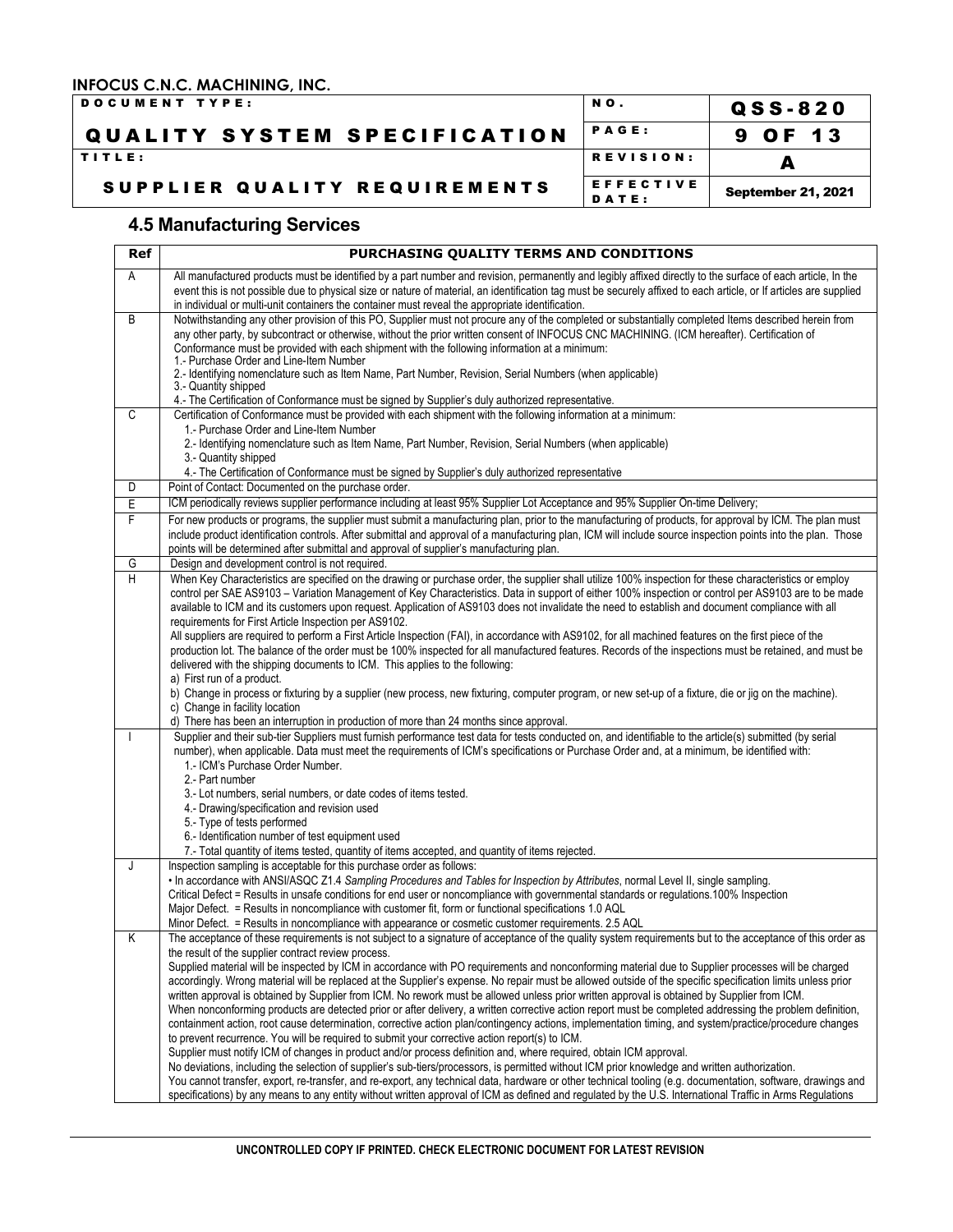|        | <b>DOCUMENT TYPE:</b>                                                                                                                                                                                                                                                                                                                                                                                                                                                                                                                                                                                                                                                                                                                                                                                                                                                                                                                                                                                                                                                                                                                                                                                                                                                                                                                                                                                                                                                                                                                                                                                                                                                                                                                                                                                                                                                                                                                                                                                                                                                                                                                                                                                                                                                                                                                                                                                                                                                                                                                                                                                                                                                                                                                                                                                                                                                                                                  | NO.                       | $QSS - 820$               |
|--------|------------------------------------------------------------------------------------------------------------------------------------------------------------------------------------------------------------------------------------------------------------------------------------------------------------------------------------------------------------------------------------------------------------------------------------------------------------------------------------------------------------------------------------------------------------------------------------------------------------------------------------------------------------------------------------------------------------------------------------------------------------------------------------------------------------------------------------------------------------------------------------------------------------------------------------------------------------------------------------------------------------------------------------------------------------------------------------------------------------------------------------------------------------------------------------------------------------------------------------------------------------------------------------------------------------------------------------------------------------------------------------------------------------------------------------------------------------------------------------------------------------------------------------------------------------------------------------------------------------------------------------------------------------------------------------------------------------------------------------------------------------------------------------------------------------------------------------------------------------------------------------------------------------------------------------------------------------------------------------------------------------------------------------------------------------------------------------------------------------------------------------------------------------------------------------------------------------------------------------------------------------------------------------------------------------------------------------------------------------------------------------------------------------------------------------------------------------------------------------------------------------------------------------------------------------------------------------------------------------------------------------------------------------------------------------------------------------------------------------------------------------------------------------------------------------------------------------------------------------------------------------------------------------------------|---------------------------|---------------------------|
|        | <b>QUALITY SYSTEM SPECIFICATION</b>                                                                                                                                                                                                                                                                                                                                                                                                                                                                                                                                                                                                                                                                                                                                                                                                                                                                                                                                                                                                                                                                                                                                                                                                                                                                                                                                                                                                                                                                                                                                                                                                                                                                                                                                                                                                                                                                                                                                                                                                                                                                                                                                                                                                                                                                                                                                                                                                                                                                                                                                                                                                                                                                                                                                                                                                                                                                                    | PAGE:                     | 10<br>13<br>O F           |
| TITLE: |                                                                                                                                                                                                                                                                                                                                                                                                                                                                                                                                                                                                                                                                                                                                                                                                                                                                                                                                                                                                                                                                                                                                                                                                                                                                                                                                                                                                                                                                                                                                                                                                                                                                                                                                                                                                                                                                                                                                                                                                                                                                                                                                                                                                                                                                                                                                                                                                                                                                                                                                                                                                                                                                                                                                                                                                                                                                                                                        | REVISION:                 | А                         |
|        | SUPPLIER QUALITY REQUIREMENTS                                                                                                                                                                                                                                                                                                                                                                                                                                                                                                                                                                                                                                                                                                                                                                                                                                                                                                                                                                                                                                                                                                                                                                                                                                                                                                                                                                                                                                                                                                                                                                                                                                                                                                                                                                                                                                                                                                                                                                                                                                                                                                                                                                                                                                                                                                                                                                                                                                                                                                                                                                                                                                                                                                                                                                                                                                                                                          | <b>EFFECTIVE</b><br>DATE: | <b>September 21, 2021</b> |
|        | (ITAR) in 22 CFR Parts 120-130. Additionally, any employee of your company who is a foreign person will not have access to such data and hardware.<br>Please see additional requirements on the Purchase Order.<br>The supplier shall have a counterfeit detection process that meets the intent of SAE Standard AS6174, Counterfeit Materiel; Assuring Acquisition of<br>Authentic and Conforming Materiel and SAE Standard AS5553, Counterfeit Electronic Parts, Avoidance, Detection, Mitigation, and Disposition.<br>The supplier shall provide a description of the process used to develop inspection data from ICM provided digital datasets. The description shall include the<br>steps required to translate, develop inspection points and criteria and to program the inspection devices. It shall also include the hardware and software<br>used, the data formats used for transport and processing. Use of data without translation is preferred.<br>The supplier shall describe the procedures and methods in place to ensure the integrity and security of ICM supplied CAD/CAM/CAI data. Supplier<br>extracted data and/or supplier generated definition data. This shall include live storage of controlled data, read/write protection, passwords, access, and<br>archiving.<br>Under ICM conflict mineral's policy, suppliers are expected to supply materials to ICM that are "DRC conflict free," which means either: 1) any 3TGs<br>necessary to the functionality or production of supplied materials must not directly or indirectly fund armed conflict in the DRC or adjoining countries, or 2)<br>any 3TGs must be from recycled or scrap sources. Suppliers to ICM must adopt a policy regarding conflict minerals consistent with ICM's policy,<br>implement management systems to support compliance with their policy and require their suppliers to take the same steps."<br>Supplier shall develop, implement and maintain a Foreign Object Debris/ Damage (FOD) process that meets the intent of NAS 412, Foreign Object<br>Damage/Foreign Object Debris (FOD) Prevention, utilizing the quidance provided to establish an effective FOD prevention program for their particular<br>product or program.<br>All records generated by the supplier and throughout the supply chain needed to show compliance to the applicable requirements related with this PO must<br>be maintained and made available to ICM during a minimum of SEVEN (7) years unless otherwise specified by purchase order or customer. Records to be<br>retained should include, but are not limited to, inspection and test records, calibration records, and supplier records. Records are to be legible, complete,<br>and accurate. Disposition by deletion, incineration, shredding or another secure method. Supplier shall maintain copies of certifications for all<br>subcontracted special processes |                           |                           |
| L      | ICM, our customer, our customer's representative, or the government (FAA, DOD, etc.), has the right of access to your quality management system,<br>manufacturing process and the Supplier and their sub-tier Supplier facilities, if requested.                                                                                                                                                                                                                                                                                                                                                                                                                                                                                                                                                                                                                                                                                                                                                                                                                                                                                                                                                                                                                                                                                                                                                                                                                                                                                                                                                                                                                                                                                                                                                                                                                                                                                                                                                                                                                                                                                                                                                                                                                                                                                                                                                                                                                                                                                                                                                                                                                                                                                                                                                                                                                                                                       |                           |                           |
| M      | Supplier and their sub-tier Suppliers must ensure that the personnel are aware of:<br>• their contribution to product or service conformity;<br>• their contribution to product safety;<br>• the importance of ethical behavior.                                                                                                                                                                                                                                                                                                                                                                                                                                                                                                                                                                                                                                                                                                                                                                                                                                                                                                                                                                                                                                                                                                                                                                                                                                                                                                                                                                                                                                                                                                                                                                                                                                                                                                                                                                                                                                                                                                                                                                                                                                                                                                                                                                                                                                                                                                                                                                                                                                                                                                                                                                                                                                                                                       |                           |                           |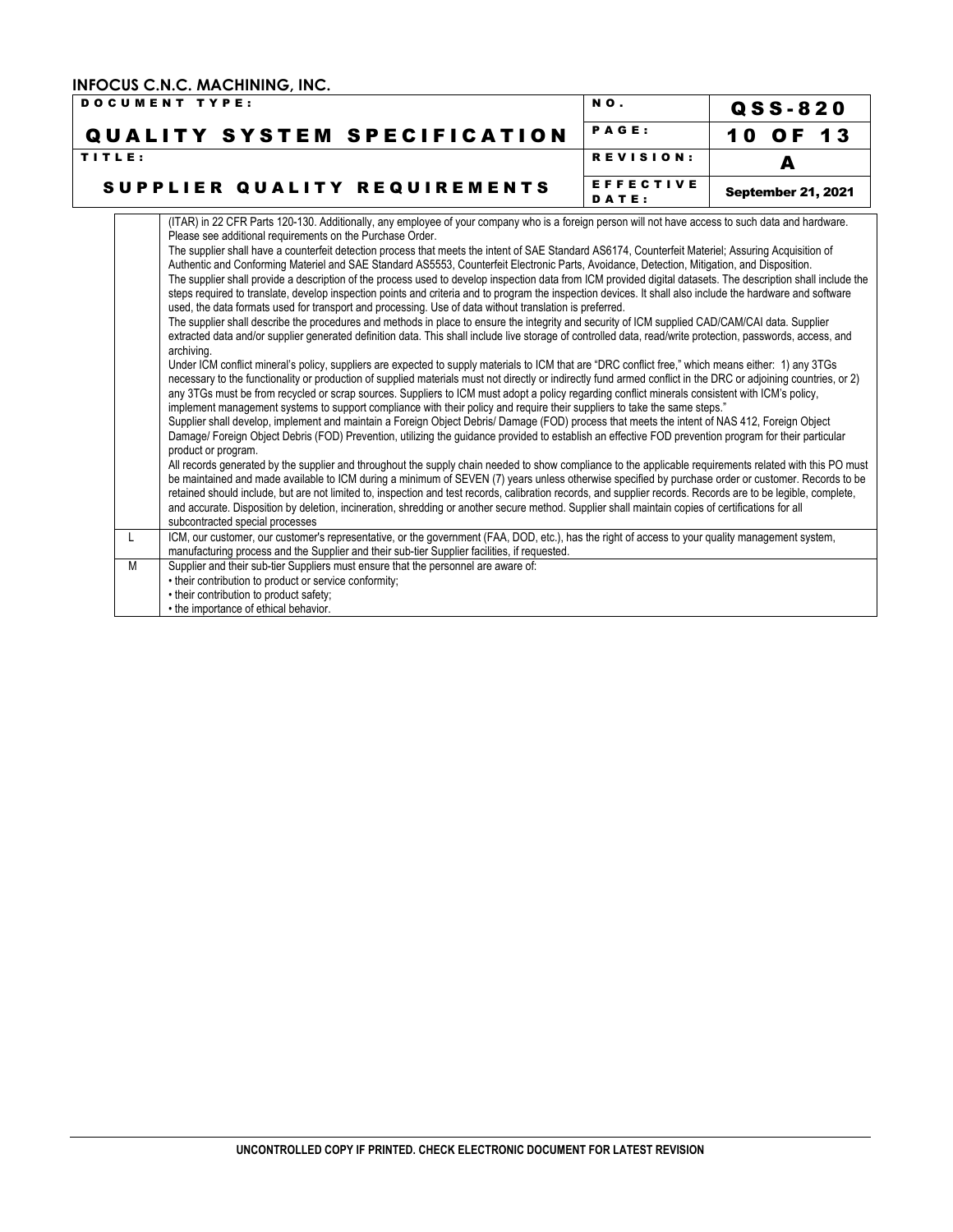| <b>IDOCUMENT TYPE:</b>              | NO.                | Q S S - 8 2 0             |
|-------------------------------------|--------------------|---------------------------|
| <b>QUALITY SYSTEM SPECIFICATION</b> | <b>PAGE:</b>       | 11 OF 13                  |
| <b>ITITLE:</b>                      | REVISION:          |                           |
| SUPPLIER QUALITY REQUIREMENTS       | EFFECTIVE<br>DATE: | <b>September 21, 2021</b> |

#### **4.6 Outside Essential Processes**

| Ref         | PURCHASING QUALITY TERMS AND CONDITIONS                                                                                                                                                                                                                                                                                                                                                                                                                                                                                                                                                                                                                                                                                                                                                                                                                                                                                                                                                                                                                                                                                                                                                                                                                                                                                                                                                                                                                                                                                                                                                                                                                                                                                                                                                                                                                                                                                                                                                                                                                                                                                                                                                                                                                                                                                                                                                                                                                                                                                                                                                                                                                                                                                                                                                                                                                                                                                                                                                                                                                                                                                                                     |
|-------------|-------------------------------------------------------------------------------------------------------------------------------------------------------------------------------------------------------------------------------------------------------------------------------------------------------------------------------------------------------------------------------------------------------------------------------------------------------------------------------------------------------------------------------------------------------------------------------------------------------------------------------------------------------------------------------------------------------------------------------------------------------------------------------------------------------------------------------------------------------------------------------------------------------------------------------------------------------------------------------------------------------------------------------------------------------------------------------------------------------------------------------------------------------------------------------------------------------------------------------------------------------------------------------------------------------------------------------------------------------------------------------------------------------------------------------------------------------------------------------------------------------------------------------------------------------------------------------------------------------------------------------------------------------------------------------------------------------------------------------------------------------------------------------------------------------------------------------------------------------------------------------------------------------------------------------------------------------------------------------------------------------------------------------------------------------------------------------------------------------------------------------------------------------------------------------------------------------------------------------------------------------------------------------------------------------------------------------------------------------------------------------------------------------------------------------------------------------------------------------------------------------------------------------------------------------------------------------------------------------------------------------------------------------------------------------------------------------------------------------------------------------------------------------------------------------------------------------------------------------------------------------------------------------------------------------------------------------------------------------------------------------------------------------------------------------------------------------------------------------------------------------------------------------------|
| Α           | All materials must be identified by a part number and revision, permanently and legibly affixed directly to the surface of each article, In the event this is not<br>possible due to physical size or nature of material, an identification tag must be securely affixed to each article, or If articles are supplied in individual or<br>multi-unit containers the container must reveal the appropriate identification.                                                                                                                                                                                                                                                                                                                                                                                                                                                                                                                                                                                                                                                                                                                                                                                                                                                                                                                                                                                                                                                                                                                                                                                                                                                                                                                                                                                                                                                                                                                                                                                                                                                                                                                                                                                                                                                                                                                                                                                                                                                                                                                                                                                                                                                                                                                                                                                                                                                                                                                                                                                                                                                                                                                                   |
| B           | Notwithstanding any other provision of this PO, Supplier must not procure any of the completed or substantially completed Items described herein from any<br>other party, by subcontract or otherwise, without the prior written consent of INFOCUS CNC MACHINING. (ICM hereafter).                                                                                                                                                                                                                                                                                                                                                                                                                                                                                                                                                                                                                                                                                                                                                                                                                                                                                                                                                                                                                                                                                                                                                                                                                                                                                                                                                                                                                                                                                                                                                                                                                                                                                                                                                                                                                                                                                                                                                                                                                                                                                                                                                                                                                                                                                                                                                                                                                                                                                                                                                                                                                                                                                                                                                                                                                                                                         |
| $\mathbb C$ | Certification of Conformance must be provided with each shipment with the following information at a minimum:<br>1.- Purchase Order and Line Item Number<br>2.- Identifying nomenclature such as Item Name, Part Number, Revision, Serial Numbers (when applicable)<br>3.- Process specification revision<br>4 - Quantity shipped<br>5.- The Certification of Conformance must be signed by Supplier's duly authorized representative.                                                                                                                                                                                                                                                                                                                                                                                                                                                                                                                                                                                                                                                                                                                                                                                                                                                                                                                                                                                                                                                                                                                                                                                                                                                                                                                                                                                                                                                                                                                                                                                                                                                                                                                                                                                                                                                                                                                                                                                                                                                                                                                                                                                                                                                                                                                                                                                                                                                                                                                                                                                                                                                                                                                      |
| D           | Point of Contact: Documented on the purchase order.                                                                                                                                                                                                                                                                                                                                                                                                                                                                                                                                                                                                                                                                                                                                                                                                                                                                                                                                                                                                                                                                                                                                                                                                                                                                                                                                                                                                                                                                                                                                                                                                                                                                                                                                                                                                                                                                                                                                                                                                                                                                                                                                                                                                                                                                                                                                                                                                                                                                                                                                                                                                                                                                                                                                                                                                                                                                                                                                                                                                                                                                                                         |
| Ε<br>F      | ICM periodically reviews supplier performance including at least 95% Supplier Lot Acceptance and 95% Supplier On-time Delivery;                                                                                                                                                                                                                                                                                                                                                                                                                                                                                                                                                                                                                                                                                                                                                                                                                                                                                                                                                                                                                                                                                                                                                                                                                                                                                                                                                                                                                                                                                                                                                                                                                                                                                                                                                                                                                                                                                                                                                                                                                                                                                                                                                                                                                                                                                                                                                                                                                                                                                                                                                                                                                                                                                                                                                                                                                                                                                                                                                                                                                             |
|             | The organization or its customer does not need to perform verification or validation at the premises of the external provider.                                                                                                                                                                                                                                                                                                                                                                                                                                                                                                                                                                                                                                                                                                                                                                                                                                                                                                                                                                                                                                                                                                                                                                                                                                                                                                                                                                                                                                                                                                                                                                                                                                                                                                                                                                                                                                                                                                                                                                                                                                                                                                                                                                                                                                                                                                                                                                                                                                                                                                                                                                                                                                                                                                                                                                                                                                                                                                                                                                                                                              |
| G           | Design and development control is not required.                                                                                                                                                                                                                                                                                                                                                                                                                                                                                                                                                                                                                                                                                                                                                                                                                                                                                                                                                                                                                                                                                                                                                                                                                                                                                                                                                                                                                                                                                                                                                                                                                                                                                                                                                                                                                                                                                                                                                                                                                                                                                                                                                                                                                                                                                                                                                                                                                                                                                                                                                                                                                                                                                                                                                                                                                                                                                                                                                                                                                                                                                                             |
| Η           | Special requirements, critical items, or key characteristics not required.<br>Supplier and their sub-tier Suppliers must furnish performance test data for tests conducted on, and identifiable to the article(s) submitted (by serial number), when applicable. Data must meet the                                                                                                                                                                                                                                                                                                                                                                                                                                                                                                                                                                                                                                                                                                                                                                                                                                                                                                                                                                                                                                                                                                                                                                                                                                                                                                                                                                                                                                                                                                                                                                                                                                                                                                                                                                                                                                                                                                                                                                                                                                                                                                                                                                                                                                                                                                                                                                                                                                                                                                                                                                                                                                                                                                                                                                                                                                                                         |
|             | requirements of ICM's specifications or Purchase Order and, at a minimum, be identified with:<br>1.- ICM's Purchase Order Number.<br>2 - Part number<br>3.- Lot numbers, serial numbers, or date codes of items tested.<br>4.- Drawing/specification and revision used<br>5.- Type of tests performed<br>6.- Identification number of test equipment used<br>7.- Total quantity of items tested, quantity of items accepted, and quantity of items rejected.                                                                                                                                                                                                                                                                                                                                                                                                                                                                                                                                                                                                                                                                                                                                                                                                                                                                                                                                                                                                                                                                                                                                                                                                                                                                                                                                                                                                                                                                                                                                                                                                                                                                                                                                                                                                                                                                                                                                                                                                                                                                                                                                                                                                                                                                                                                                                                                                                                                                                                                                                                                                                                                                                                |
| J           | Inspection sampling is acceptable for this purchase order as follows:                                                                                                                                                                                                                                                                                                                                                                                                                                                                                                                                                                                                                                                                                                                                                                                                                                                                                                                                                                                                                                                                                                                                                                                                                                                                                                                                                                                                                                                                                                                                                                                                                                                                                                                                                                                                                                                                                                                                                                                                                                                                                                                                                                                                                                                                                                                                                                                                                                                                                                                                                                                                                                                                                                                                                                                                                                                                                                                                                                                                                                                                                       |
|             | . In accordance with ANSI/ASQC Z1.4 Sampling Procedures and Tables for Inspection by Attributes, normal Level II, single sampling.<br>Critical Defect = Results in unsafe conditions for end user or noncompliance with governmental standards or regulations.100% Inspection<br>Maior Defect. = Results in noncompliance with customer fit, form or functional specifications 1.0 AQL<br>Minor Defect. = Results in noncompliance with appearance or cosmetic customer requirements. 2.5 AQL                                                                                                                                                                                                                                                                                                                                                                                                                                                                                                                                                                                                                                                                                                                                                                                                                                                                                                                                                                                                                                                                                                                                                                                                                                                                                                                                                                                                                                                                                                                                                                                                                                                                                                                                                                                                                                                                                                                                                                                                                                                                                                                                                                                                                                                                                                                                                                                                                                                                                                                                                                                                                                                               |
| Κ           | The acceptance of these requirements is not subject to a signature of acceptance of the quality system requirements but to the acceptance of this order as<br>the result of the supplier contract review process.<br>Supplied material will be inspected by ICM in accordance with PO requirements and nonconforming material due to Supplier processes will be charged<br>accordingly. Wrong material will be replaced at the Supplier's expense. No repair must be allowed outside of the specific specification limits unless prior<br>written approval is obtained by Supplier from ICM. No rework must be allowed unless prior written approval is obtained by Supplier from ICM.<br>When nonconforming products are detected prior or after delivery, a written corrective action report must be completed addressing the problem definition,<br>containment action, root cause determination, corrective action plan/contingency actions, implementation timing, and system/practice/procedure changes<br>to prevent recurrence. You will be required to submit your corrective action report(s) to ICM.<br>Supplier must notify ICM of changes in product and/or process definition and, where required, obtain ICM approval.<br>No deviations, including the selection of supplier's sub-tiers/processors, is permitted without ICM prior knowledge and written authorization.<br>You cannot transfer, export, re-transfer, and re-export, any technical data, hardware or other technical tooling (e.g. documentation, software, drawings and<br>specifications) by any means to any entity without written approval of ICM as defined and regulated by the U.S. International Traffic in Arms Regulations<br>(ITAR) in 22 CFR Parts 120-130. Additionally, any employee of your company who is a foreign person will not have access to such data and hardware.<br>The supplier shall have a counterfeit detection process that meets the intent of SAE Standard AS6174, Counterfeit Materiel; Assuring Acquisition of<br>Authentic and Conforming Materiel and SAE Standard AS5553, Counterfeit Electronic Parts, Avoidance, Detection, Mitigation, and Disposition.<br>Supplier shall develop, implement and maintain a Foreign Object Debris/ Damage (FOD) process that meets the intent of NAS 412, Foreign Object<br>Damage/ Foreign Object Debris (FOD) Prevention, utilizing the guidance provided to establish an effective FOD prevention program for their particular<br>product or program. Please see additional requirements on the Purchase Order.<br>All records generated by the supplier and throughout the supply chain needed to show compliance to the applicable requirements related with this PO<br>must be maintained and made available to ICM during a minimum of SEVEN (7) years unless otherwise specified by purchase order or customer. Records<br>to be retained should include, but are not limited to, inspection and test records, calibration records, and supplier records. Records are to be legible,<br>complete, and accurate. Disposition by deletion, incineration, shredding or another secure method. |
| Г           | ICM, our customer, our customer's representative, or the government (FAA, DOD, etc.), has the right of access to your quality management system,<br>manufacturing process and the Supplier and their sub-tier Supplier facilities, if requested.                                                                                                                                                                                                                                                                                                                                                                                                                                                                                                                                                                                                                                                                                                                                                                                                                                                                                                                                                                                                                                                                                                                                                                                                                                                                                                                                                                                                                                                                                                                                                                                                                                                                                                                                                                                                                                                                                                                                                                                                                                                                                                                                                                                                                                                                                                                                                                                                                                                                                                                                                                                                                                                                                                                                                                                                                                                                                                            |
| M           | Supplier and their sub-tier Suppliers must ensure that the personnel are aware of:<br>• their contribution to product or service conformity,<br>• their contribution to product safety,<br>• the importance of ethical behavior.                                                                                                                                                                                                                                                                                                                                                                                                                                                                                                                                                                                                                                                                                                                                                                                                                                                                                                                                                                                                                                                                                                                                                                                                                                                                                                                                                                                                                                                                                                                                                                                                                                                                                                                                                                                                                                                                                                                                                                                                                                                                                                                                                                                                                                                                                                                                                                                                                                                                                                                                                                                                                                                                                                                                                                                                                                                                                                                            |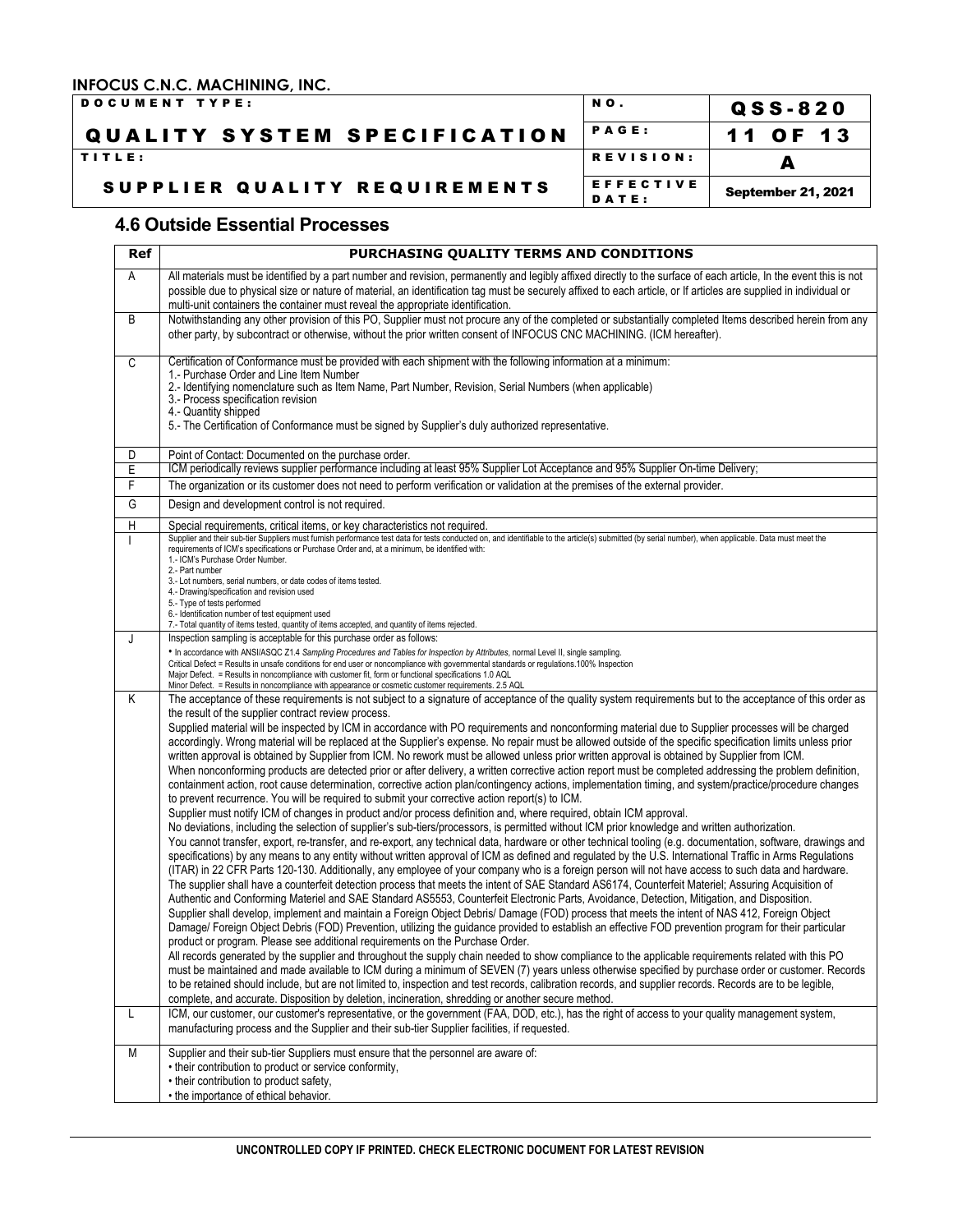| <b>DOCUMENT TYPE:</b>               | NO.          | Q S S - 8 2 0             |
|-------------------------------------|--------------|---------------------------|
| <b>QUALITY SYSTEM SPECIFICATION</b> | <b>PAGE:</b> | 12 OF 13                  |
| TITLE:                              | REVISION:    |                           |
| SUPPLIER QUALITY REQUIREMENTS       | EFFECTIVE    | <b>September 21, 2021</b> |
|                                     | DATE:        |                           |

#### **4.7 Special Processes**

| <b>Ref</b>     | PURCHASING QUALITY TERMS AND CONDITIONS                                                                                                                                                                                                                                                                                                                                                                                                                                                                                                                                                                                                                                                                                                                                                                                                                                         |
|----------------|---------------------------------------------------------------------------------------------------------------------------------------------------------------------------------------------------------------------------------------------------------------------------------------------------------------------------------------------------------------------------------------------------------------------------------------------------------------------------------------------------------------------------------------------------------------------------------------------------------------------------------------------------------------------------------------------------------------------------------------------------------------------------------------------------------------------------------------------------------------------------------|
| $\overline{A}$ | All materials must be identified by a part number and revision, permanently and legibly affixed directly to the surface of each article, In the event this is not<br>possible due to physical size or nature of material, an identification tag must be securely affixed to each article, or If articles are supplied in individual or<br>multi-unit containers the container must reveal the appropriate identification.                                                                                                                                                                                                                                                                                                                                                                                                                                                       |
| B              | Notwithstanding any other provision of this PO, Supplier must not procure any of the completed or substantially completed Items described herein from any<br>other party, by subcontract or otherwise, without the prior written consent of INFOCUS CNC MACHINING. (ICM hereafter).                                                                                                                                                                                                                                                                                                                                                                                                                                                                                                                                                                                             |
| $\mathsf{C}$   | Certification of Conformance must be provided with each shipment with the following information at a minimum:<br>1.- Purchase Order and Line-Item Number<br>2.- Identifying nomenclature such as Item Name, Part Number, Revision, Serial Numbers (when applicable)<br>3 - Process specification revision<br>4 - Quantity shipped<br>5.- The Certification of Conformance must be signed by Supplier's duly authorized representative.                                                                                                                                                                                                                                                                                                                                                                                                                                          |
| D              | Point of Contact: Documented on the purchase order.                                                                                                                                                                                                                                                                                                                                                                                                                                                                                                                                                                                                                                                                                                                                                                                                                             |
| E              | ICM periodically reviews supplier performance including at least 95% Supplier Lot Acceptance and 95% Supplier On-time Delivery;                                                                                                                                                                                                                                                                                                                                                                                                                                                                                                                                                                                                                                                                                                                                                 |
| F              | The organization or its customer does not need to perform verification or validation at the premises of the external provider.                                                                                                                                                                                                                                                                                                                                                                                                                                                                                                                                                                                                                                                                                                                                                  |
| G              | Design and development control is not required.                                                                                                                                                                                                                                                                                                                                                                                                                                                                                                                                                                                                                                                                                                                                                                                                                                 |
| H              | Supplier and their sub-tier Suppliers must furnish performance test data for tests conducted on, and identifiable to the article(s) submitted (by serial<br>number), when applicable. Data must meet the requirements of ICM's specifications or Purchase Order and, at a minimum, be identified with :<br>1.- ICM's Purchase Order Number.<br>2.- Part number<br>3.- Lot numbers, serial numbers, or date codes of items tested.<br>4.- Drawing/specification and revision used<br>5.- Type of tests performed<br>6.- Identification number of test equipment used<br>7.- Total quantity of items tested, quantity of items accepted, and quantity of items rejected.<br>Supplier and their sub-tier Suppliers must furnish performance test data for tests conducted on, and identifiable to the article(s) submitted (by serial number), when applicable. Data must meet the |
|                | requirements of ICM's specifications or Purchase Order and, at a minimum, be identified with:<br>1.- ICM's Purchase Order Number.<br>2.- Part number<br>3.- Lot numbers, serial numbers, or date codes of items tested.<br>4.- Drawing/specification and revision used<br>5.- Type of tests performed<br>6.- Identification number of test equipment used<br>7.- Total quantity of items tested, quantity of items accepted, and quantity of items rejected.                                                                                                                                                                                                                                                                                                                                                                                                                    |
| J              | Inspection sampling is acceptable for this purchase order as follows:<br>. In accordance with ANSI/ASQC Z1.4 Sampling Procedures and Tables for Inspection by Attributes, normal Level II, single sampling.<br>Critical Defect = Results in unsafe conditions for end user or noncompliance with governmental standards or regulations.100% Inspection<br>Major Defect. = Results in noncompliance with customer fit, form or functional specifications 1.0 AQL<br>Minor Defect. = Results in noncompliance with appearance or cosmetic customer requirements. 2.5 AQL                                                                                                                                                                                                                                                                                                          |
| L              | ICM, our customer, our customer's representative, or the government (FAA, DOD, etc.), has the right of access to your quality management system, manufacturing process and<br>the Supplier and their sub-tier Supplier facilities, if requested.                                                                                                                                                                                                                                                                                                                                                                                                                                                                                                                                                                                                                                |
| M              | Supplier and their sub-tier Suppliers must ensure that the personnel are aware of:<br>• their contribution to product or service conformity,<br>• their contribution to product safety,<br>• the importance of ethical behavior.                                                                                                                                                                                                                                                                                                                                                                                                                                                                                                                                                                                                                                                |